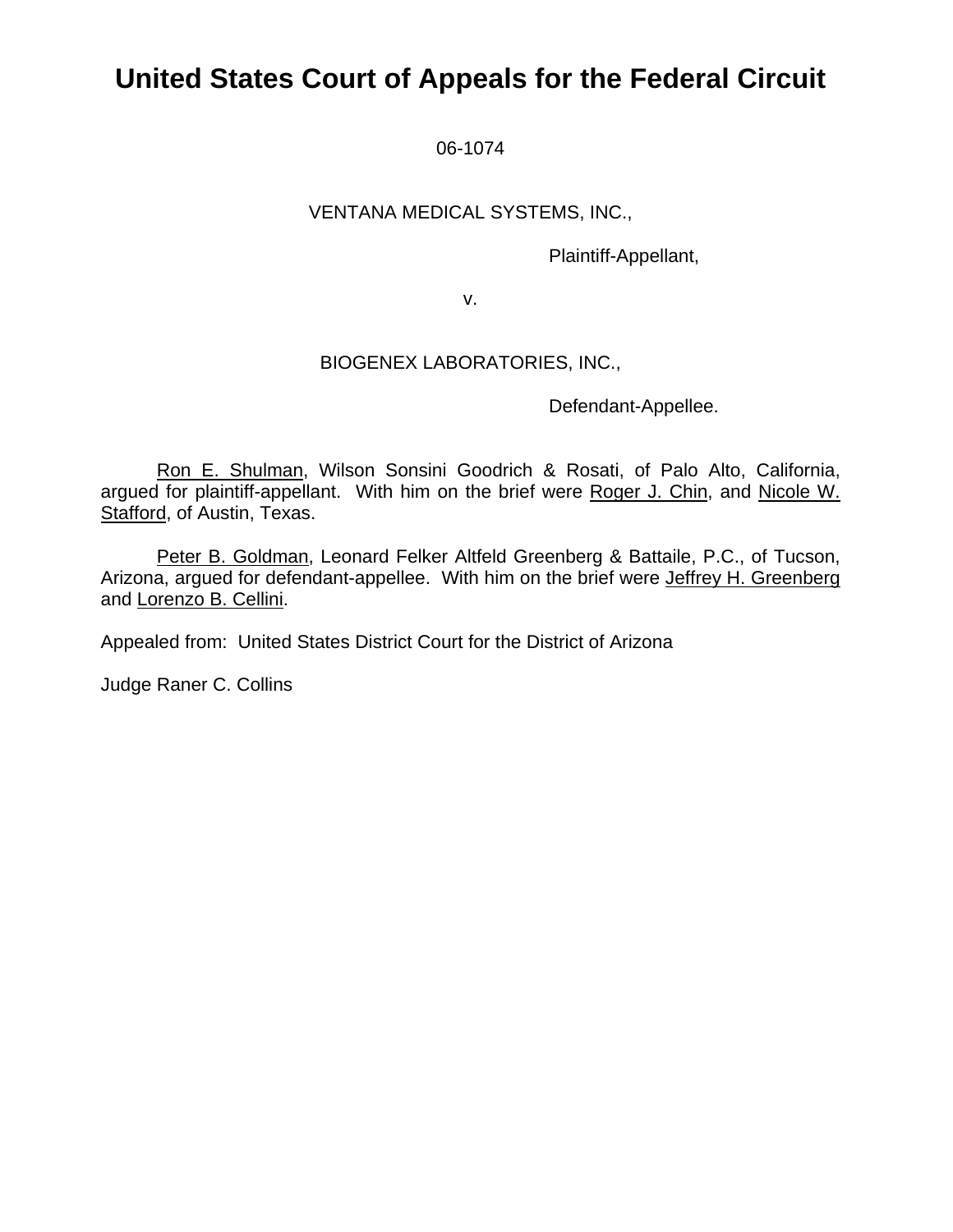# **United States Court of Appeals for the Federal Circuit**

06-1074

VENTANA MEDICAL SYSTEMS, INC.,

Plaintiff-Appellant,

v.

BIOGENEX LABORATORIES, INC.,

Defendant-Appellee.

DECIDED: December 29, 2006

Before LOURIE, DYK, and PROST, Circuit Judges.

 $\frac{1}{2}$  ,  $\frac{1}{2}$  ,  $\frac{1}{2}$  ,  $\frac{1}{2}$  ,  $\frac{1}{2}$  ,  $\frac{1}{2}$  ,  $\frac{1}{2}$  ,  $\frac{1}{2}$  ,  $\frac{1}{2}$  ,  $\frac{1}{2}$  ,  $\frac{1}{2}$  ,  $\frac{1}{2}$  ,  $\frac{1}{2}$  ,  $\frac{1}{2}$  ,  $\frac{1}{2}$  ,  $\frac{1}{2}$  ,  $\frac{1}{2}$  ,  $\frac{1}{2}$  ,  $\frac{1$ 

 $\frac{1}{2}$  , and the set of the set of the set of the set of the set of the set of the set of the set of the set of the set of the set of the set of the set of the set of the set of the set of the set of the set of the set

Opinion for the court filed by Circuit Judge PROST. Dissenting opinion filed by Circuit Judge LOURIE.

PROST, Circuit Judge.

 Plaintiff-Appellant, Ventana Medical Systems, Inc. ("Ventana") appeals the decision of the United States District Court for the District of Arizona granting judgment of noninfringement of U.S. Patent No. 6,352,861 (the "'861 patent") in favor of Defendant-Appellee, BioGenex Laboratories, Inc. ("BioGenex"). Because the district court erred in its claim construction, we vacate the judgment of noninfringement and remand for further proceedings.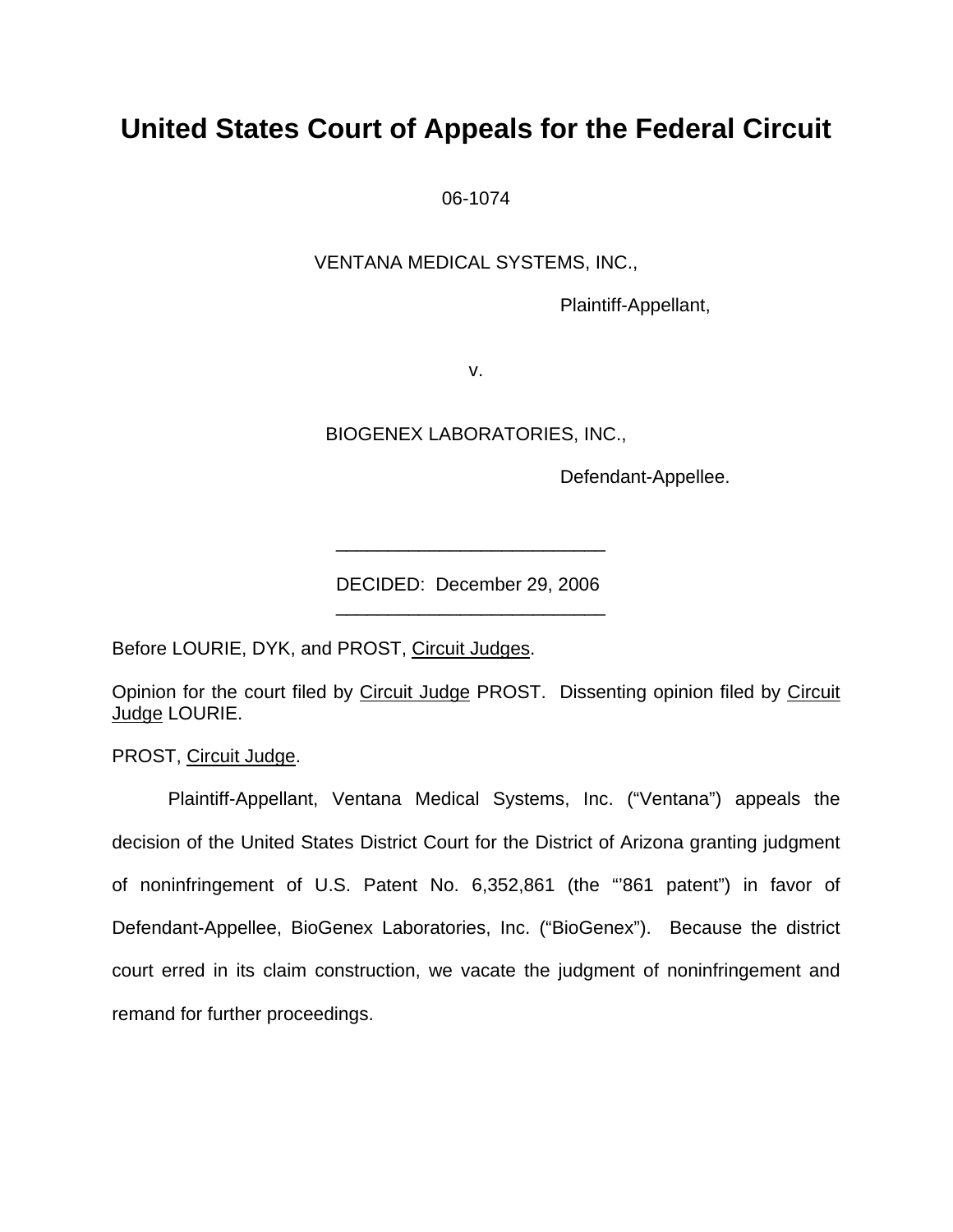#### BACKGROUND

Ventana is the owner of several patents relating to automated methods and apparatuses for staining microscope slides. Such methods and apparatuses may be used, for example, to detect diseases in the tissues of patients. In a process known as immunostaining, pathologists first mount tissue samples on microscope slides. The slides then undergo a series of treatment steps including the application of various reagents such as antibody stains. Each of these treatment steps is separated by multiple rinse steps, during which unreacted reagents are removed from the slides. Finally, the stained slides are examined by pathologists to detect the presence of diseases.

At issue in this case is Ventana's '861 patent, entitled "Automated Biological Reaction Apparatus." As the title suggests, the '861 patent claims automated apparatuses and methods used to perform a variety of biological assays, including immunostaining. The '861 patent stems from the same original patent application as six other patents assigned to Ventana: U.S. Patent No. 5,595,707 (the "'707 patent"); U.S. Patent No. 5,650,327 (the "327 patent"); U.S. Patent No. 5,654,199 (the "199 patent"); U.S. Patent No. 5,654,200 (the "'200 patent"); U.S. Patent No. 6,827,901 (the "'901 patent"); and U.S. Patent No. 6,943,029 (the "'029 patent"). All seven of these patents share a common specification. The common specification discusses various previously known automated staining devices and asserts that such prior art devices "are limited in their performance and unable to satisfy the needs for automated, high precision immunohistology." '861 patent, col. 2, ll. 26-28. To overcome these problems, the inventors of this family of patents sought to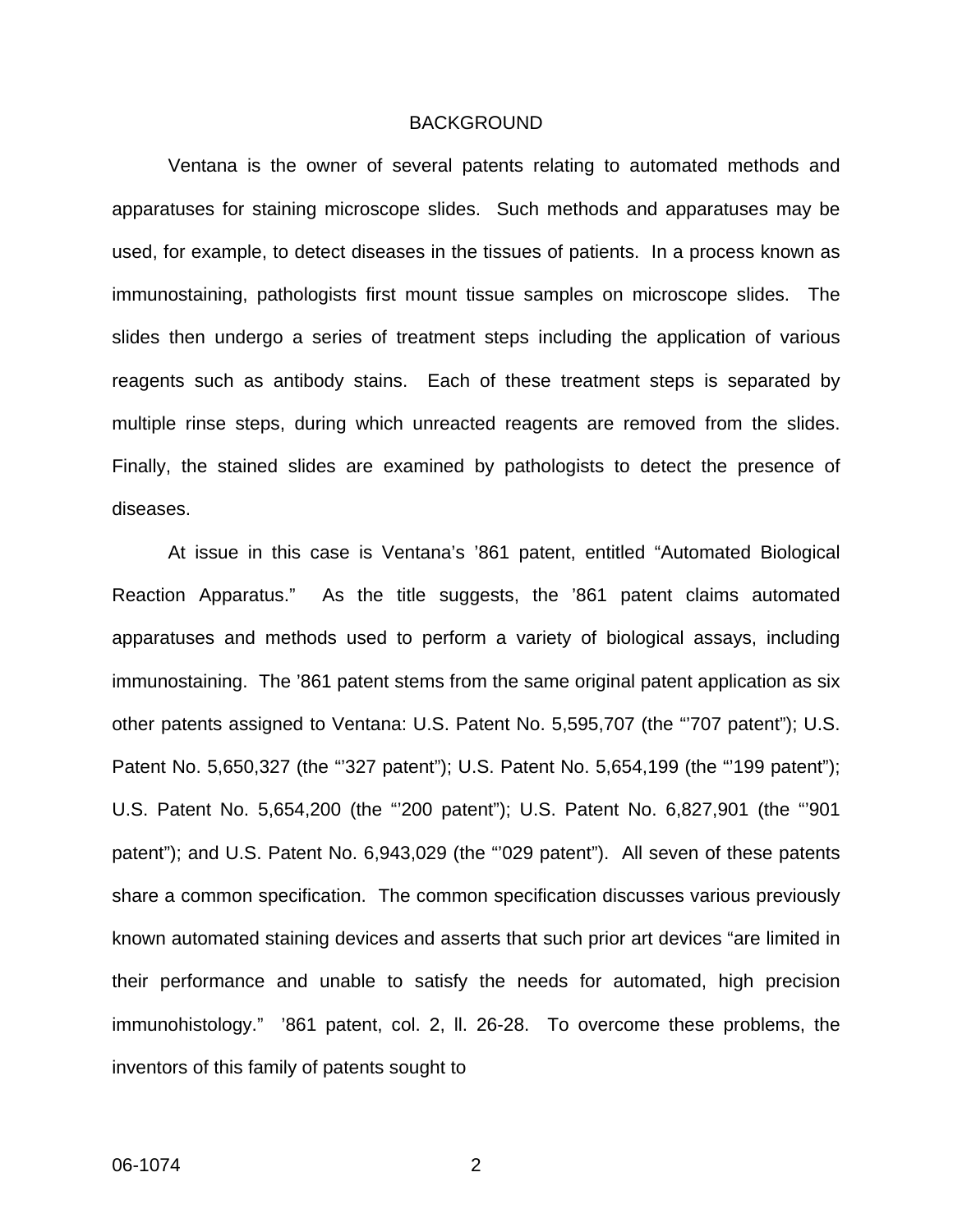provide a device which provides more rapid, reliable and more reproducible results than standard methods; can perform any standard immunochemical assay . . . ; preforms [sic] all steps of the immunohistochemical assay irrespective of complexity or their order, at the time and temperature, and in the environment needed; and is cost effective in terms of equipment, reagent and labor costs.

'861 patent, col. 2, ll. 29-38.

The common specification discloses an automated slide staining apparatus possessing multiple features, and each of Ventana's seven patents claims various combinations of these features and methods related to these features. For example, the '327 patent is entitled "Method for Mixing Reagent and Sample Mounted on a Slide" and the claims relate to methods that use streams of gas to stir the reagents on the slide surface. In contrast, the claims of the '861 patent relate to automated dispensing systems that employ bar code-labeled reagent containers and/or slides. As described in the patent specification,

[b]ar code reader 231 (FIG. 14) above slide 205 reads a slide bar code 233 (FIGS. 13 and 17) on each slide. The slide bar codes [sic] 233 identifies the slide sample and the particular immunohistochemical process required for that sample. This information is fed into the computer and correlated with the indexed position of that slide with respect to "home", to control the sequence of reagent chemicals to be applied to that slide in the reagent application zone.

'861 patent, col. 9, ll. 48-55. The specification further discloses that the reagent

containers may also be labeled with bar codes:

A reagent bar code reader 346 can be mounted on post 302, positioned to scan a reagent bar code 348 on the reagent bottle 12. Bar code 348 identifies the contents of the reagent bottle. At the beginning of a slide treatment operation, the reagent carousel 10 is rotated past the bar code reader 346, and the bar code 348 on each reagent bottle 12 is scanned. The scanned information is fed to the computer and correlated with the indexed position of the reagent carousel 10. This information is used to rotate the reagent carousel 10 to place the correct reagent bottle 12 in the application zone for each slide treatment step for each slide.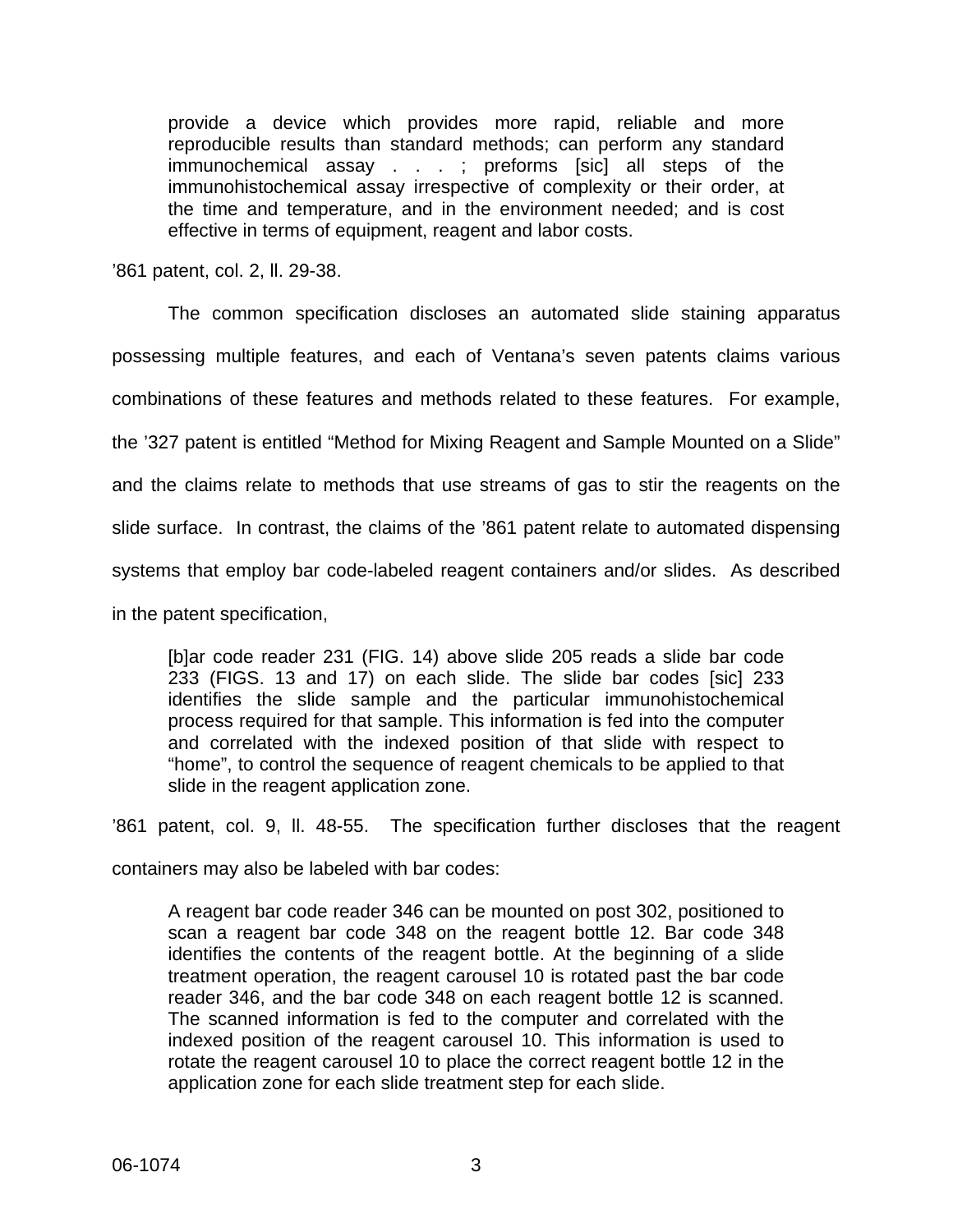Id., col. 12, ll. 28-38.

BioGenex manufactures and sells automated staining devices. On February 11, 2003, Ventana filed suit against BioGenex alleging infringement of claims 1, 2, 3, 5, 6, and 8 of the '861 patent. The district court held a Markman hearing and construed certain disputed claim terms in a written opinion. Ventana Med. Sys., Inc. v. BioGenix [sic] Labs., Inc., No. 03-CV-92, slip op. at 1-17 (D. Ariz. Aug. 23, 2005) ("Claim Construction Order"). In light of the district court's construction of the claim term "dispensing," which appears in all of the asserted claims, Ventana stipulated to a judgment of noninfringement and reserved its right to appeal the district court's claim construction. Accordingly, the district court entered a final judgment of noninfringement. Ventana Med. Sys., Inc. v. BioGenex Labs., Inc., No. 03-CV-92, slip op. at 1-2 (D. Ariz. Oct. 4, 2005). Ventana now appeals.

#### **DISCUSSION**

I

The sole issue on appeal is the proper construction of the claim term "dispensing" in asserted claims 1, 2, 3, 5, 6, and 8 of the '861 patent. Of the asserted claims, claims 1 and 5 are independent. Both cover "[a] method of dispensing reagents onto a slide." Claim 1 reads:

1. A method of dispensing reagents onto a slide, the method comprising the steps of: providing at least one reagent container; providing at least one slide on a slide support; automatically identifying the reagent container using a computer; automatically determining whether reagent in the reagent container should be dispensed onto the slide; and dispensing the reagent in the reagent container onto the slide based on the determination of whether the reagent in the reagent container should be dispensed onto the slide,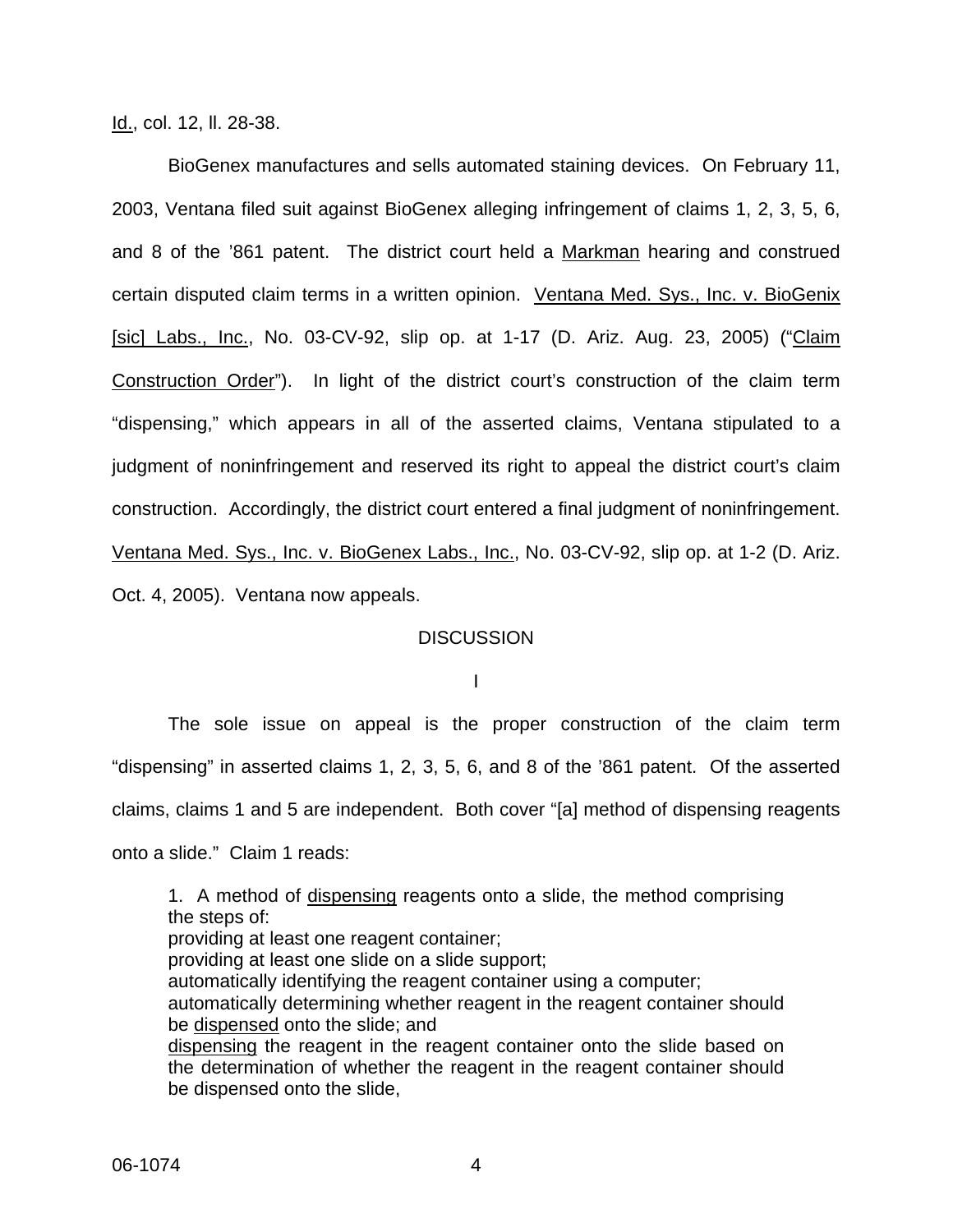wherein the step of automatically determining whether reagent in the reagent container should be dispensed onto the slide includes the steps of:

providing a bar code reader;

reading a slide bar code placed on the slide using the bar code reader thereby acquiring slide information, the slide information indicating reagents to be applied to the slide; and

sending the slide information to the computer.

'861 patent, col. 24, l. 53 - col. 25 l. 6 (emphases added). And claim 5 reads:

5. A method of dispensing reagents onto a slide, the method comprising the steps of:

providing a plurality of reagent containers in a reagent support, each of the reagent containers having a reagent barcode;

providing at least one slide on a slide support, the slide having a bar code; providing a bar code reader;

reading the bar codes on the reagent containers;

determining reagents in the reagent containers based upon the reading of the bar codes on the reagent containers;

reading the slide bar code on the at least one slide;

determining a sequence of reagents to be applied on the at least one slide based upon the reading of the slide bar code on the slide; and

dispensing the reagents in the reagent containers based upon the sequence of reagents to be applied.

'861 patent, col. 25, ll. 18-36 (emphases added).

The district court construed the "dispensing" claim limitation to require "direct dispensing," meaning that "the reagent is dispensed directly from the reagent container" onto the slide, rather than utilizing an intermediate transport mechanism to transfer reagent from the reagent container to the slide. Claim Construction Order, slip op. at 5- 7. The district court held that the context in which the "dispensing" term is used in the claim "necessitates 'direct dispensing' by stating that the reagent in the reagent container is dispensed onto the slide, meaning the reagent is dispensed directly from the reagent container."  $Id.$ , slip op. at 6. The district court also noted that the written description and figures supported a narrow construction of "dispensing" because all of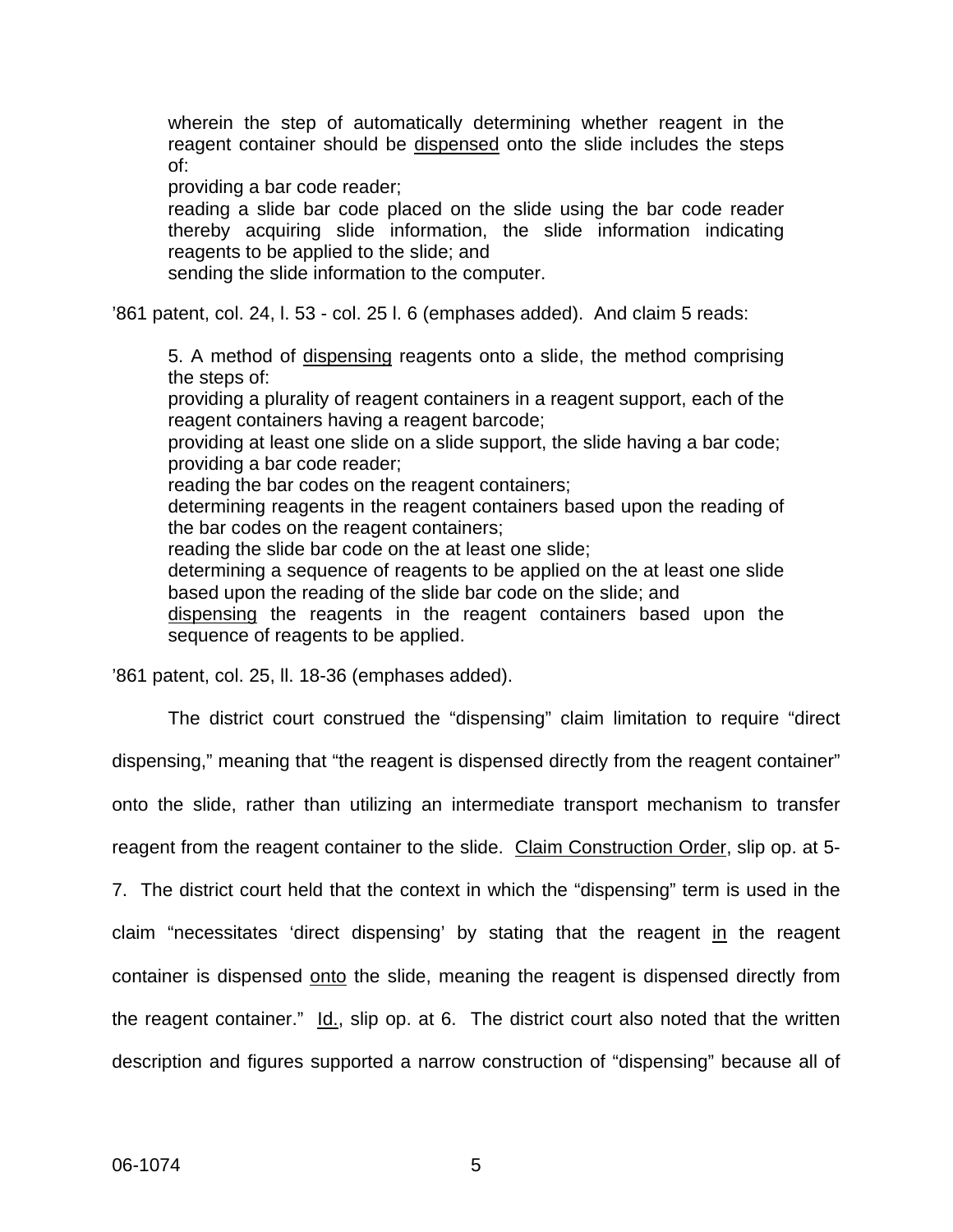the disclosed embodiments dispense reagent directly from the bottom of the reagent container without using any intermediate transfer device. Id., slip op. at 7.

After construing the term "dispensing" to mean "direct dispensing," the district court held that the inventors disclaimed a particular type of dispensing, "sip and spit" dispensing, during the prosecution of an ancestor application. In "sip and spit" dispensing, an intermediate transport mechanism such as a pipette uses suction to "sip" the reagent from the reagent container and then releases or "spits" the reagent onto the slide. The '861 patent issued from a continuation of a continuation of a division of a continuation of U.S. Patent Application No. 07/924,052 (the "'052 application"), which originally presented 93 claims.<sup>1</sup> Independent claim 1 of the '052 application provided:

1. A biological reaction apparatus for dispensing a selected reagent directly to a sample, said biological reaction apparatus having:

a reagent carousel having a plurality of reagent container supports thereon;

homing and indexing means, operatively coupled to the reagent carousel, for identifying the position of each reagent container support with reference to a home position; and

drive means, engaging the reagent carousel and operatively coupled to said homing and indexing means, for rotating the reagent carousel and positioning a preselected reagent container support in a reagent supply zone wherein said reagent supply zone is oriented so that a reagent in a container in said preselected reagent container support is dispensable directly to a sample.

(emphases added). The examiner rejected independent claim 1 and dependent claims

2-3 and 5-6 of the '052 application under 35 U.S.C. § 103 as being unpatentable over

two prior art references, Wakatake et al. and Assmann et al. In response, the inventors

argued that neither the Wakatake nor the Assmann reference disclosed the capability to

dispense reagent "directly to a sample":

The six patents that share a common disclosure with the '861 patent are all descendants of the '052 application.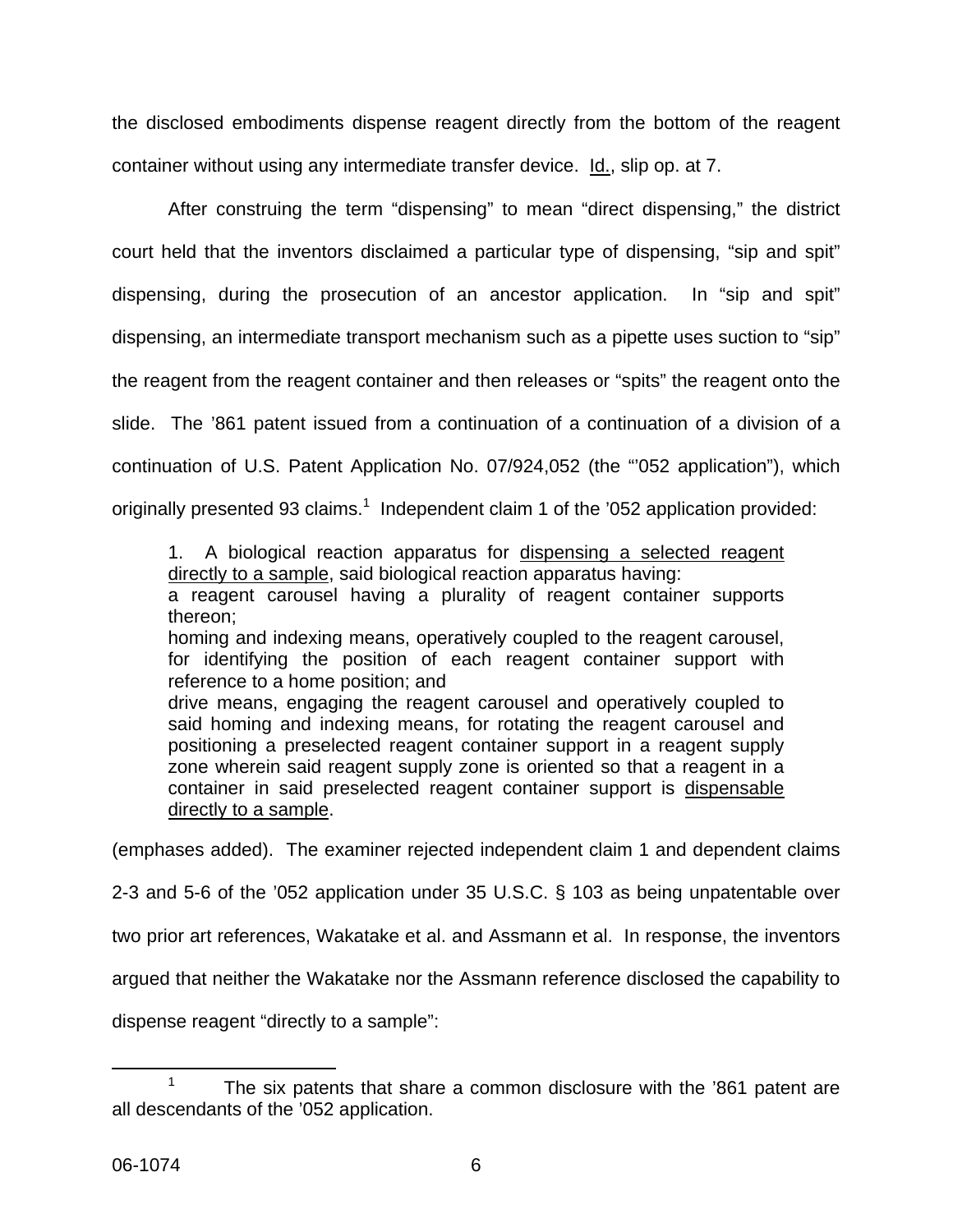[E]ven in the unlikely event that Wakatake and Assmann were successfully combined into one system, the resulting system would still lack the present invention's novel capability to dispense reagent "directly to a sample" as set forth in Applicants' Claim 1, at line 16.

. . . . . . . [T]he recited apparatus provides for direct dispensing of reagent from a reagent container to a sample. . . . The present invention uses the "drive means" to rotate the "reagent carousel." The reagent carousel holds the reagent containers. As can be seen in the Figures, the Reagent carousel is positioned above the samples and the reagent containers are oriented within the carousel with their outlet nozzles pointing down such that they are ready to dispense reagent directly to the sample below. . . .

In contrast, Wakatake et al teaches reagent tables positioned side by side with a reaction table. (Wakatake et al, Figure 2). This side by side configuration precludes dispensing of the reagent "directly to a sample" or the incorporation of a "reagent delivery zone" as set forth in Claim 1 of the present invention. The Wakatake side by side configuration requires an additional device, a reagent pipetting device, to transfer the reagent between tables and mediate the dispensing of reagent to the sample. The reagent pipetting device is used to suck up an aliquot of reagent from a reagent container on one of at least two reagent tables, pivot so that the pipetting tube of the device is held just above a selected reaction vessel on a separate reaction table, and dispense the aliquot of reagent to the vessel (Wakatake at column 4, line 42 to column 5, line 10). Such devices are referred to in the trade as "sip and spit" devices.

The district court held that these statements during prosecution amounted to a "clear

and unmistakable" disclaimer of "sip and spit" dispensing from claim 1 of the '052

application. Claim Construction Order, slip op. at 11. The district court further held that

this disclaimer attached to claims 1 and 5 of the '861 patent

because there is a common claim limitation to which the disclaimer is directed: "direct dispensing." The court has already construed the claim term "dispensing" in the '861 patent to mean "direct dispensing" and thus, the '052 application and '861 patent have the same claim limitation. The "sip and spit" disclaimer may properly attach to the '861 patent (direct) dispensing limitation.

Id.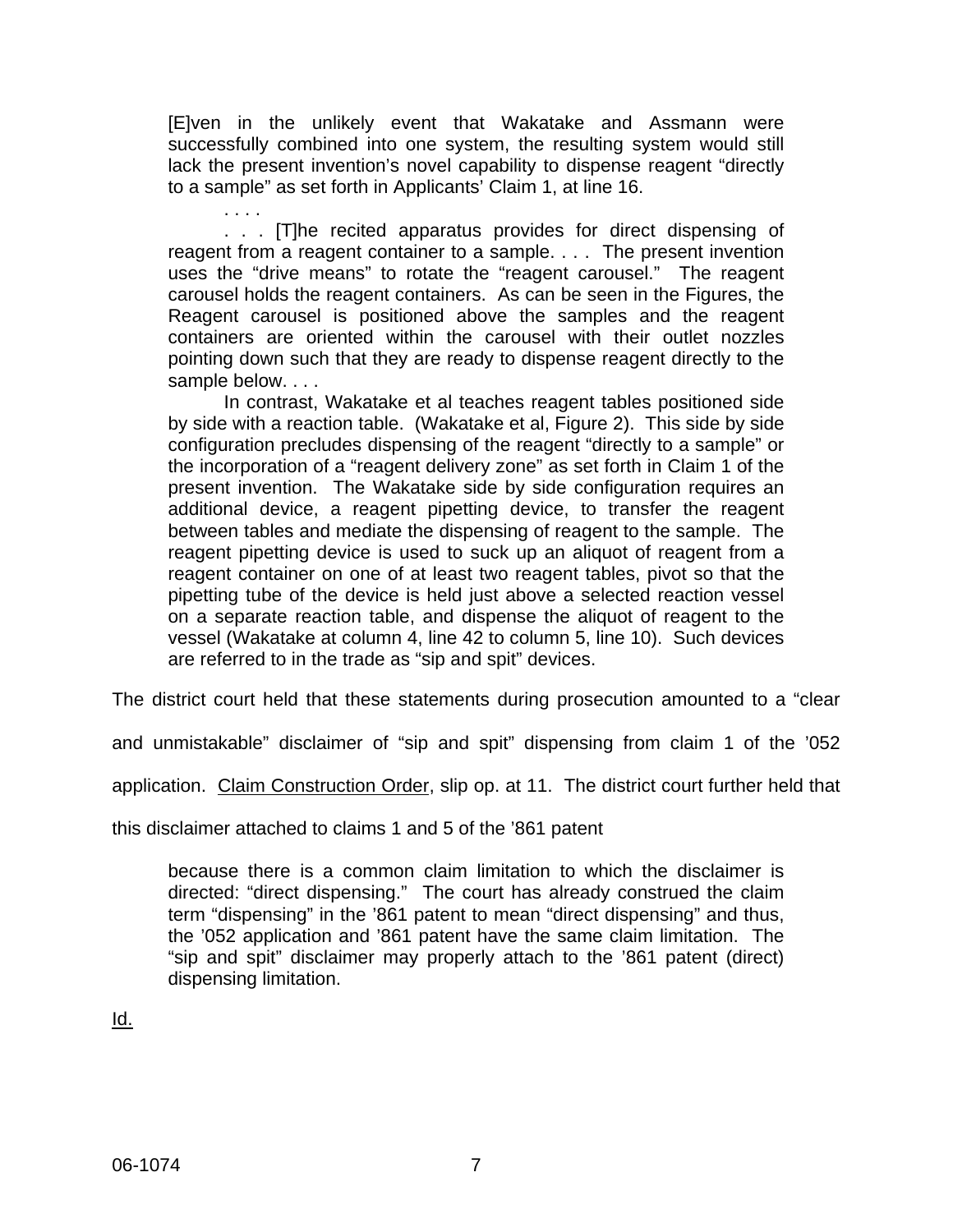This court reviews claim construction de novo. Cybor Corp. v. FAS Techs., Inc., 138 F.3d 1448, 1456 (Fed. Cir. 1998) (en banc). On appeal, Ventana argues that the district court improperly limited the scope of the term "dispensing" to cover only those methods of dispensing in which the reagent container is also the reagent dispenser (i.e., "direct dispensing"). Accordingly, Ventana asks this court to reverse the district court's claim construction and construe the phrase "dispensing" to mean "to apply reagent to the slide." We agree that the district court improperly imported limitations from the specification when it construed the term "dispensing" to require "direct dispensing."

Claim terms "'are generally given their ordinary and customary meaning.'" Phillips v. AWH Corp., 415 F.3d 1303, 1312 (Fed. Cir. 2005) (en banc) (quoting Vitronics Corp. v. Conceptronic, Inc., 90 F.3d 1576, 1582 (Fed. Cir. 1996)). And "the ordinary and customary meaning of a claim term is the meaning that the term would have to a person of ordinary skill in the art." Id. at 1313. In this case, Ventana argues that there is nothing in the record to suggest that a person of ordinary skill in the art would interpret the disclosure and claims of the '861 patent to mean that the term "dispensing" is limited to "direct dispensing." We agree.

To start with, claims 1 and 5 do not contain any language that could be read to limit the term "dispensing" to require "direct dispensing." Although "direct dispensing" is one type of dispensing, BioGenex does not appear to dispute that other types of dispensing, such as "sip and spit" dispensing, also fall within the ordinary meaning of "dispensing." Though the district court held that the word "onto" in the language of the claim necessitated "direct dispensing" because the claims require that reagent in the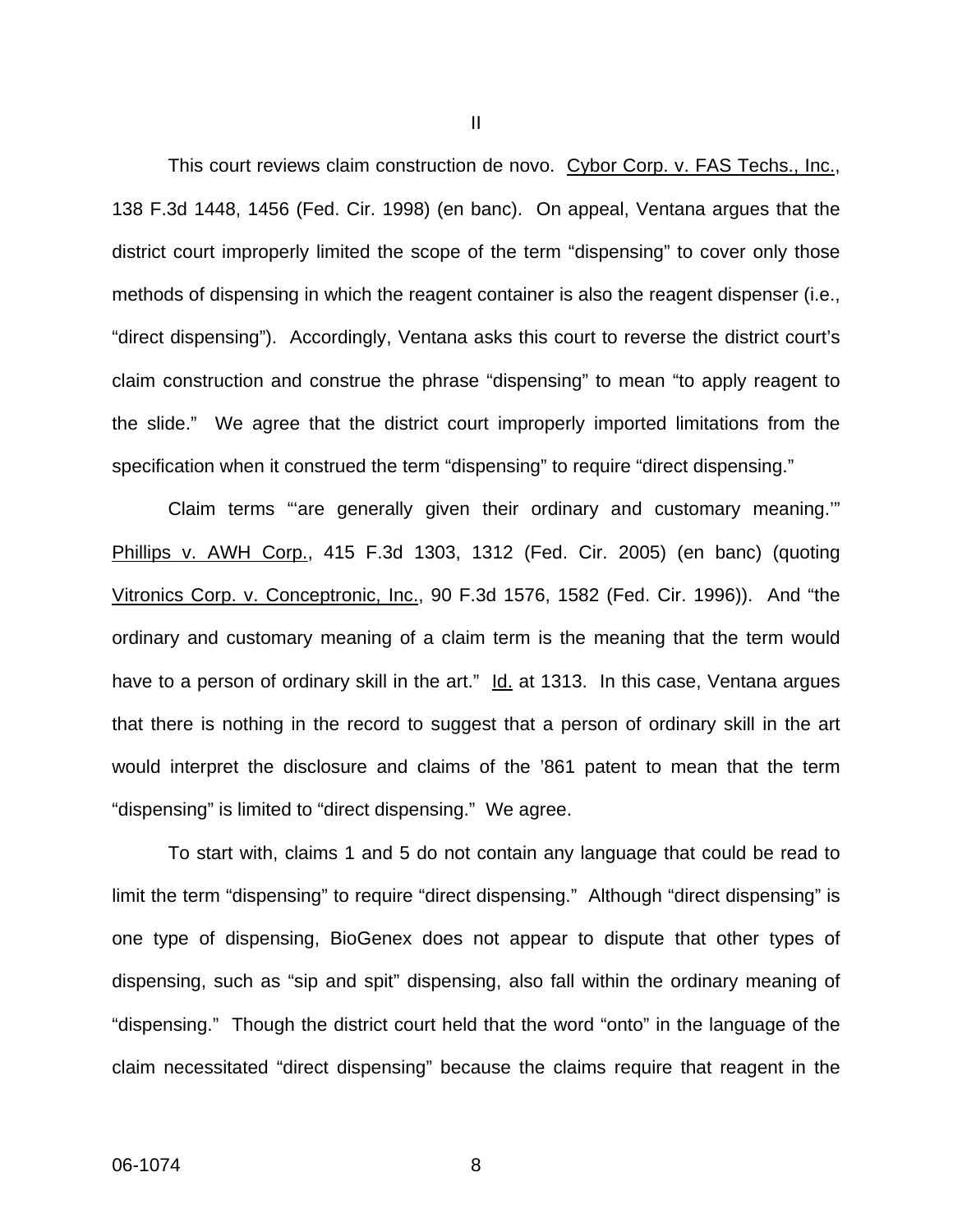reagent container be dispensed "onto" the slide, BioGenex agreed at oral argument that the word "onto" does not by itself exclude the "sip and spit" method of dispensing from the ordinary meaning of "dispensing."

Instead, BioGenex argues that the patent's specification compels a narrow construction of "dispensing." BioGenex first points to the "BACKGROUND ART" section of the patent, which discusses a number of prior art automated staining devices, including a device that BioGenex alleges employs the "sip and spit" method of dispensing. '861 patent, col. 2, ll. 6-16. BioGenex argues that because the patent goes on to state that "[t]he previously known devices are limited in their performance and unable to satisfy the needs for automated, high precision immunohistology" and that it was an object of the invention to "provide a device which provides more rapid, reliable and more reproducible results than standard methods," id. at col. 2, ll. 26-31, the patent makes clear that the invention does not practice the "sip and spit" method of dispensing.

We decline to interpret these general statements by the inventors to effect a complete surrender from the claims of the '861 patent of all types of dispensing except "direct dispensing." For one thing, the "BACKGROUND ART" section includes discussion of a number of different prior art devices that employ a number of different dispensing techniques, including a device that employs a "direct dispensing" technique. Id. at col. 1, l. 65 - col. 2, l. 5 ("Stark, E. et al, J.Immunol.Methods. 107:89-92 (1988) describes a microprocessor controlled system including a revolving table or carousel supporting radially positioned slides. A stepper motor rotates the table, placing each slide under one of the stationary syringes positioned above the slides. A predetermined volume of liquid, determined by a dial, is delivered to a slide from each syringe."). Thus,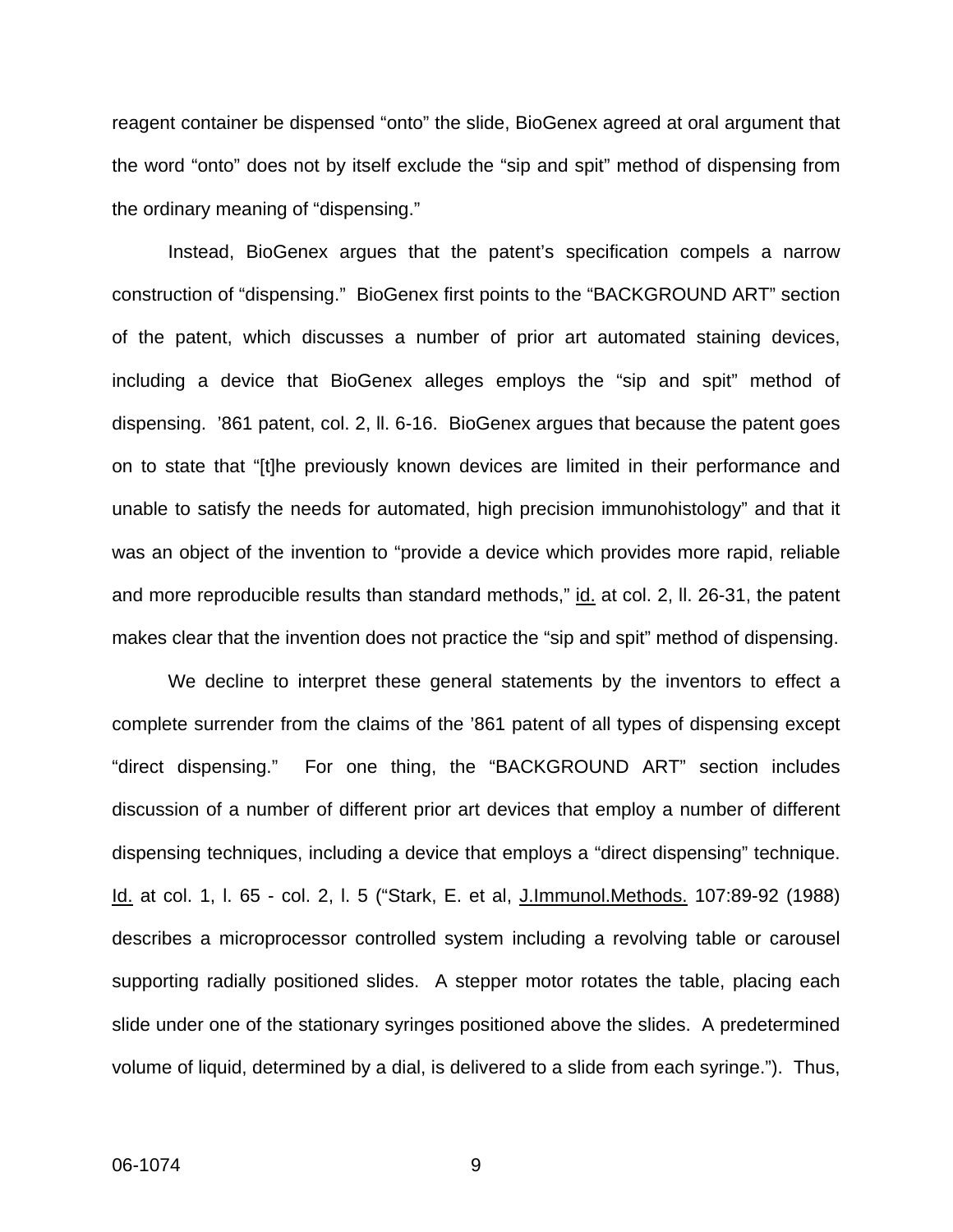if BioGenex's argument were correct, the inventors have also disavowed coverage of "direct dispensing," which is the type of dispensing employed by the patent's preferred embodiment. For this reason, BioGenex's argument cannot be correct.

Moreover, this is not a case in which the inventor's distinguishing the invention over the prior art in the specification results in a disavowal of coverage by the inventor of features in the prior art. In Phillips, we recognized that in certain cases, "the specification may reveal an intentional disclaimer, or disavowal, of claim scope by the inventor." Phillips, 415 F.3d at 1316. In such cases, this court interprets the claim more narrowly than it otherwise would to give effect to the inventor's intent to disavow a broader claim scope. Id.; Honeywell Int'l, Inc. v. ITT Indus., Inc., 452 F.3d 1312, 1319-20 (Fed. Cir. 2006); SciMed Life Sys., Inc. v. Advanced Cardiovascular Sys., Inc., 242 F.3d 1337, 1342-44 (Fed. Cir. 2001). Here, however, BioGenex points to only general statements by the inventors indicating that the invention is intended to improve upon prior art automated staining methods: "The previously known devices are limited in their performance and unable to satisfy the needs for automated, high precision immunohistology. It is an object of this invention to provide a device which provides more rapid, reliable and more reproducible results than standard methods . . . ." '861 patent, col. 2, ll. 26-31. Such general statements, without more, will not be interpreted to disclaim every feature of every prior art device discussed in the "BACKGROUND ART" section of the patent.

Next, BioGenex points out that all of the '861 patent's disclosed embodiments employ a "direct dispensing" method of dispensing. BioGenex submits that when the specification is read in its entirety, one of skill in the art would come to the "inescapable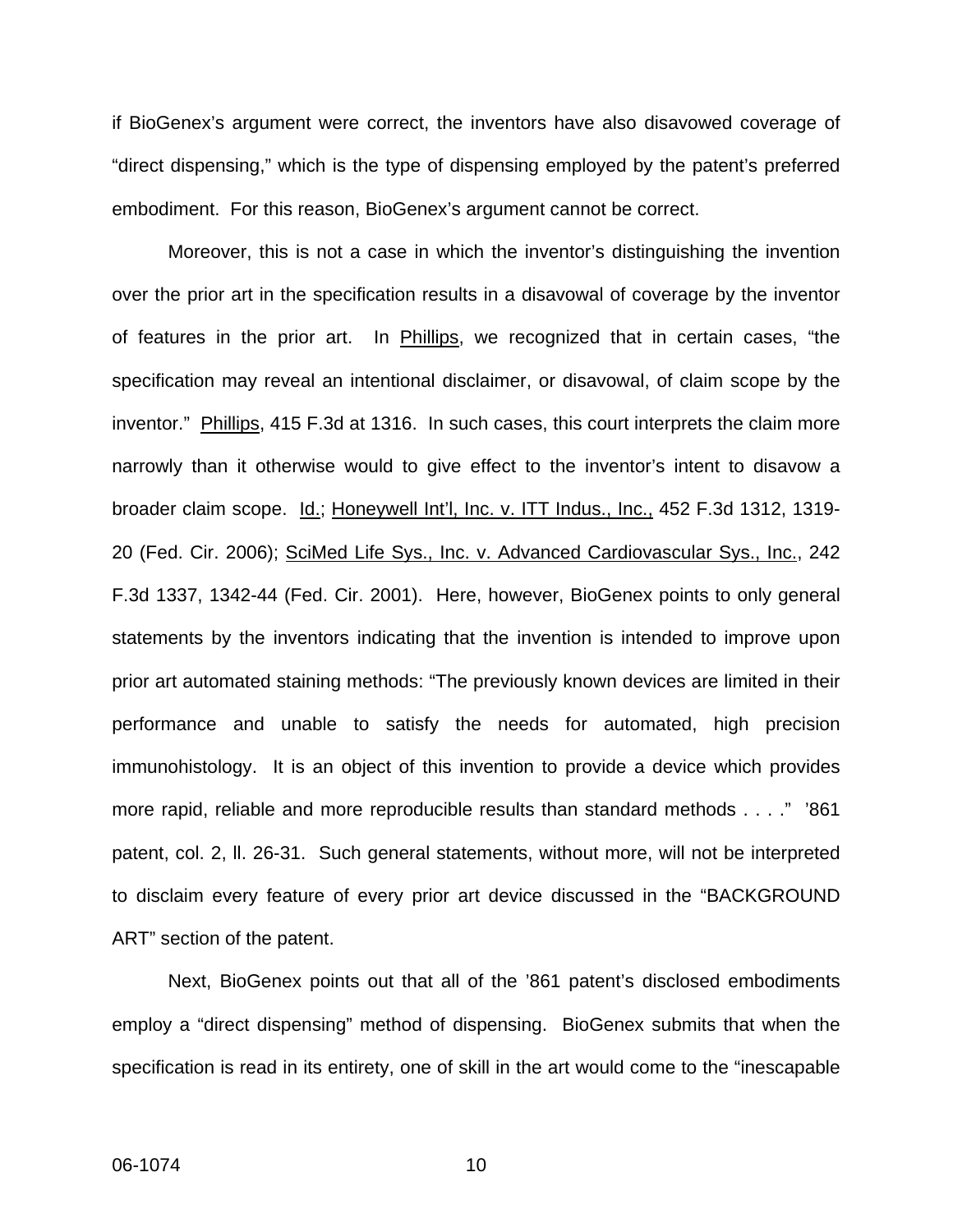conclusion that the novelty of Ventana's invention is the birthday cake or over/under carousel arrangement for direct dispensing." As a result, BioGenex argues, the specification has implicitly defined the term "dispensing" to mean "direct dispensing."

There are, however, several problems with this argument. "It is a 'bedrock principle' of patent law that 'the claims of a patent define the invention to which the patentee is entitled the right to exclude.'" Phillips, 415 F.3d at 1312 (quoting Innova/Pure Water, Inc. v. Safari Water Filtration Sys., Inc., 381 F.3d 1111, 1115 (Fed. Cir. 2004)). "[A]lthough the specification often describes very specific embodiments of the invention, we have repeatedly warned against confining the claims to those embodiments." Id. at 1323. While the fact that the disclosed embodiments are limited can assist in interpreting claim language, the mere fact that the '861 patent discloses embodiments in which the reagent container is also the reagent dispenser does not in and of itself mean that the method claims at issue are limited to the disclosed embodiments.

The second problem with BioGenex's argument is that each claim does not necessarily cover every feature disclosed in the specification. When the claim addresses only some of the features disclosed in the specification, it is improper to limit the claim to other, unclaimed features. Id. at 1327; see also Golight, Inc. v. Wal-Mart Stores, Inc., 355 F.3d 1327, 1331 (Fed. Cir. 2004) ("[P]atentees [are] not required to include within each of their claims all of [the] advantages or features described as significant or important in the written description."); E-Pass Techs., Inc. v. 3Com Corp., 343 F.3d 1364, 1370 (Fed. Cir. 2003) ("An invention may possess a number of advantages or purposes, and there is no requirement that every claim directed to that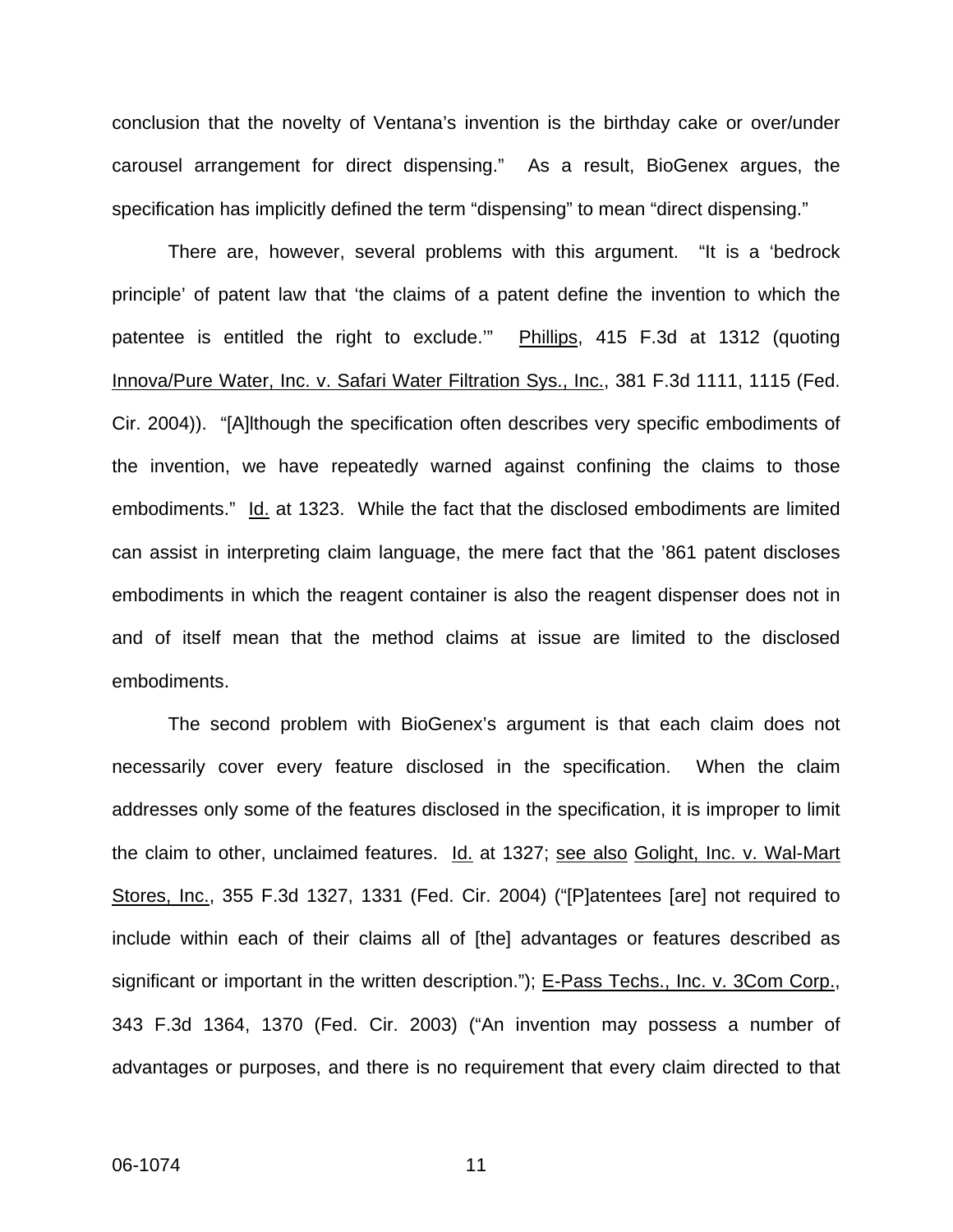invention be limited to encompass all of them."). Here, the claims of the '861 patent are directed toward automated methods of dispensing that use bar codes to determine which reagents should be dispensed onto which slides. Although the preferred embodiments also contain a "direct dispensing" feature, the inventors were not required to claim this feature in the '861 patent and, indeed, did not do so.

III

Ventana also argues that the district court erred in holding that the inventors of the '861 patent disclaimed coverage of "sip and spit" dispensing during prosecution of the '052 application, an ancestor of the '861 patent. BioGenex responds that the inventors disclaimed "sip and spit" dispensing when they distinguished the prior art "sip and spit" devices because of those devices' inability to dispense reagent "directly to a sample," as required claim 1 of the '052 application.

BioGenex thus raises the doctrine of prosecution disclaimer. "[T]he prosecution history can often inform the meaning of the claim language by demonstrating how the inventor understood the invention and whether the inventor limited the invention in the course of prosecution, making the claim scope narrower than it would otherwise be." Phillips, 415 F.3d at 1317. Accordingly, we examine the patent's prosecution history, when placed in evidence, to determine whether the inventor disclaimed a particular interpretation of a claim term during the prosecution of the patent in suit or during the prosecution of an ancestor application. Id.; Advanced Cardiovascular Sys. v. Medtronic, Inc., 265 F.3d 1294, 1305-06 (Fed. Cir. 2001). But the doctrine of prosecution disclaimer generally does not apply when the claim term in the descendant patent uses different language. Invitrogen Corp. v. Clontech Labs., Inc., 429 F.3d 1052, 1078 (Fed.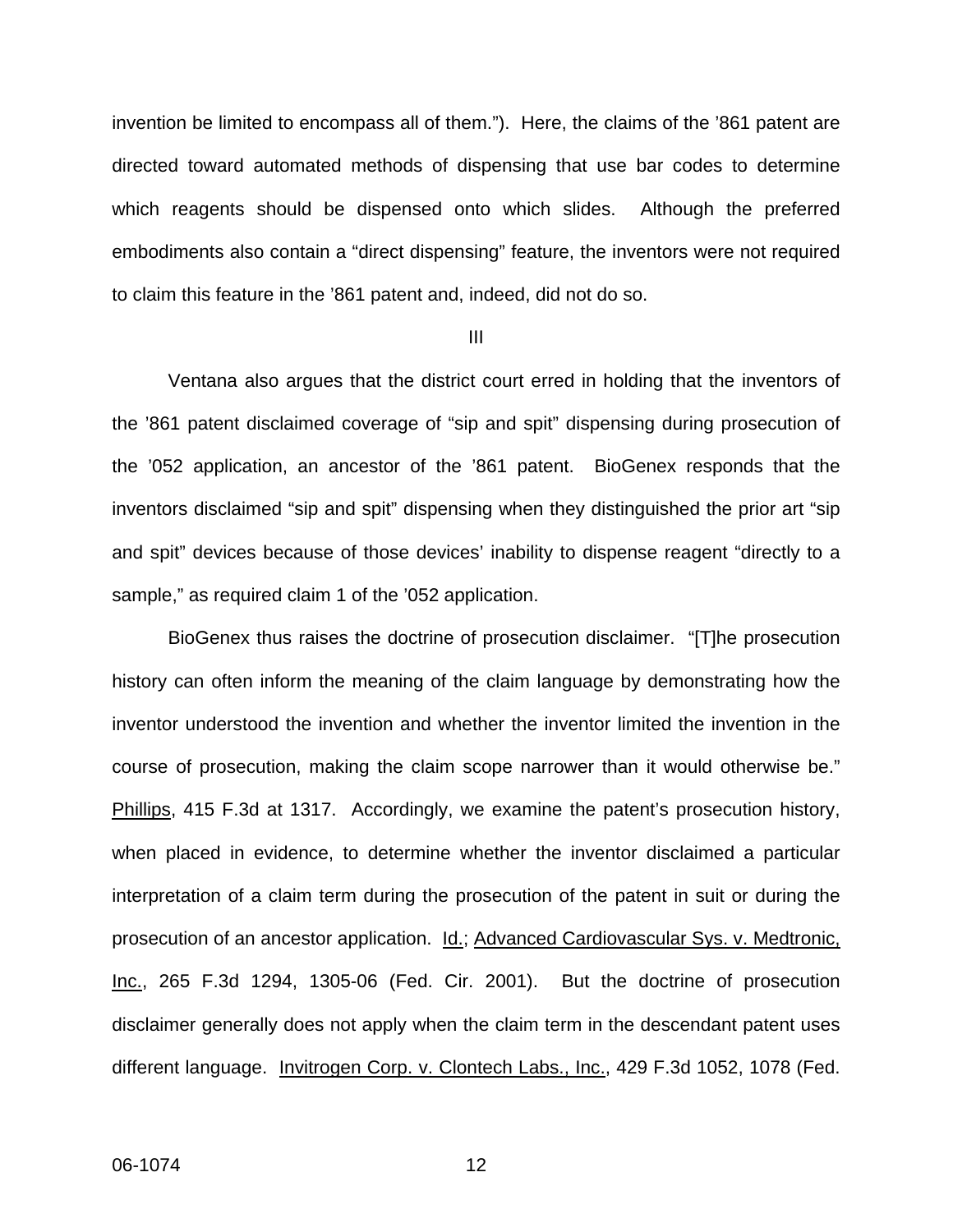Cir. 2005) ("[T]he prosecution of one claim term in a parent application will generally not limit different claim language in a continuation application."); ResQNet.com, Inc. v. Lansa, Inc., 346 F.3d 1374, 1383 (Fed. Cir. 2003) ("Although a parent patent's prosecution history may inform the claim construction of its descendant, the [parent] patent's prosecution history is irrelevant to the meaning of this limitation because the two patents do not share the same claim language."); Advanced Cardiovascular Sys., 265 F.3d at 1305-06.

In this case, the allegedly disclaiming statements were made with respect to claim language that expressly required reagent in the reagent container to be "dispensable directly to a sample." Indeed, in distinguishing the prior art, the inventors stated that the prior art "sip and spit" devices lacked "the present invention's novel capability to dispense reagent 'directly to a sample' as set forth in Applicants' Claim 1, at line 16" (emphasis added). Because claims 1 and 5 of the '861 patent use different claim language—that is, they do not require that reagent be "dispensable directly to a sample"—the alleged disclaimer of "sip and spit" dispensing during the prosecution of the '052 application does not apply to the asserted claims of the '861 patent.<sup>2</sup>

 $2^2$  BioGenex makes a number of arguments in response to a perceived argument by Ventana that a disclaimer made during prosecution of the '052 application does not apply to the claims of the '861 patent because the '861 patent resulted from a divisional application as opposed to a continuation application. We do not understand Ventana to be making this argument, however, so we need not address BioGenex's responses to it. Regardless of whether the '861 patent resulted from a divisional application or a continuation application, the alleged disclaimer of "sip and spit" dispensing does not apply to the asserted claims of the '861 patent because claim 1 of the '052 application and the asserted claims of the '861 patent do not share a common claim term in dispute.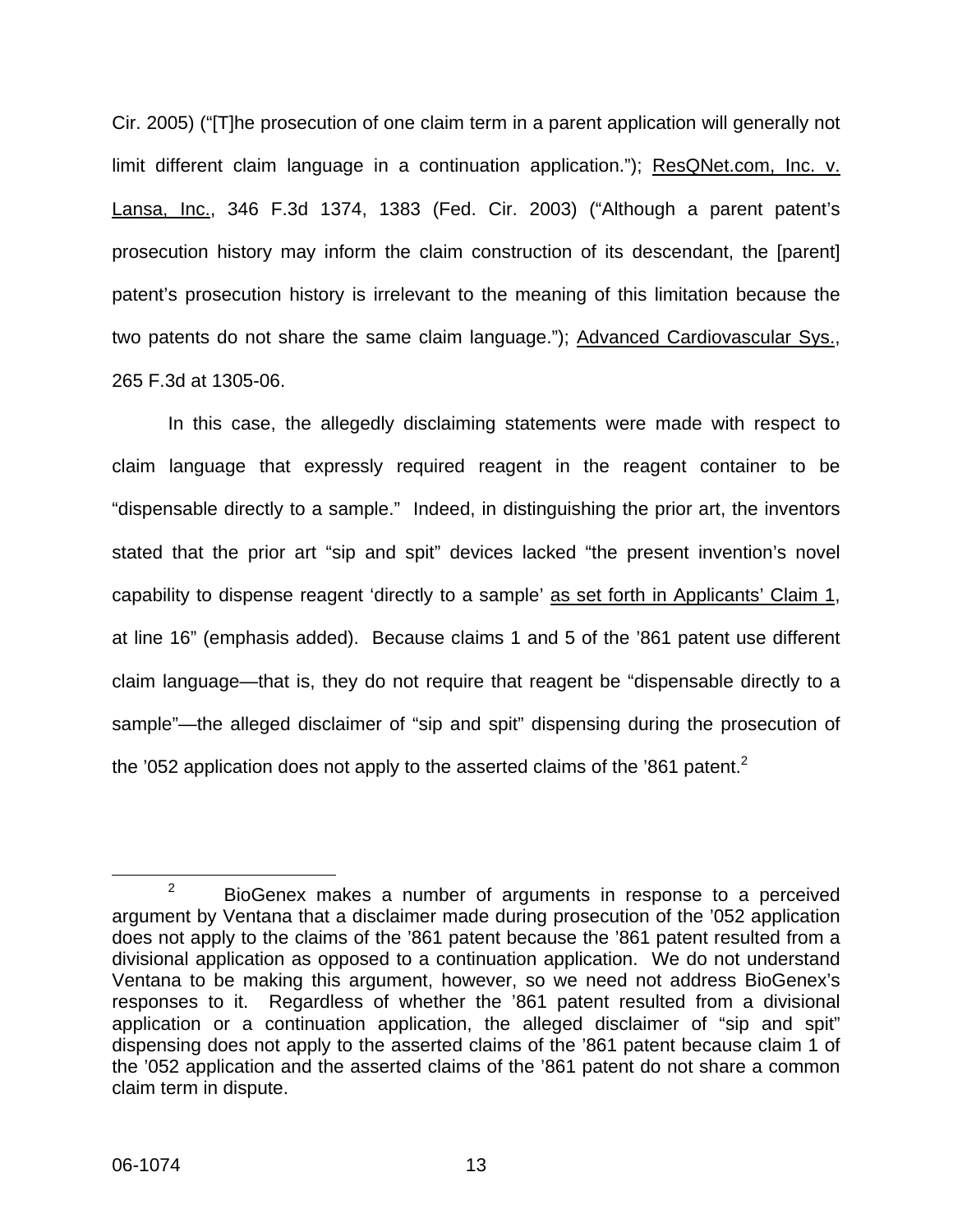Indeed, we agree with Ventana that the prosecution history of the '861 patent supports a broad construction of "dispensing." For example, during the prosecution of the application that led to the '861 patent, the examiner issued a restriction requirement. With respect to the application claims that eventually resulted in claims 1 and 5 of the '861 patent, the examiner observed that "the process as claimed can be practiced by another materially different apparatus or by hand, such as a manual pipette means." This statement shows that the patent examiner did not consider the "dispensing" claim term to be limited to the "direct dispensing" embodiment disclosed in the specification. Moreover, the inventors did not rely on "direct dispensing" as a distinction between the claims at issue in this case and the prior art. Instead, in response to rejections over the prior art, the inventors limited their arguments to the ability of the claimed inventions to address the shortcomings of manual reagent identification and manual determination of reagent dispensing protocols.

#### IV

BioGenex next argues that the inventors disclaimed "sip and spit" dispensing from claims 1 and 5 of the '861 patent during the prosecution of two later-issued patents, the '901 patent and the '029 patent. The district court did not address the relevance, if any, of the prosecution histories of the '901 and the '029 patents in its claim construction opinion. Nevertheless, for the reasons described below, we agree with Ventana that the prosecution histories of these later patents do not inform the proper construction of "dispensing" in claims 1 and 5 of the '861 patent.

The '861 patent issued from U.S. Patent Application No. 09/452,309 (the "'309 application"). Each of the later-issued patents resulted from continuations of the '309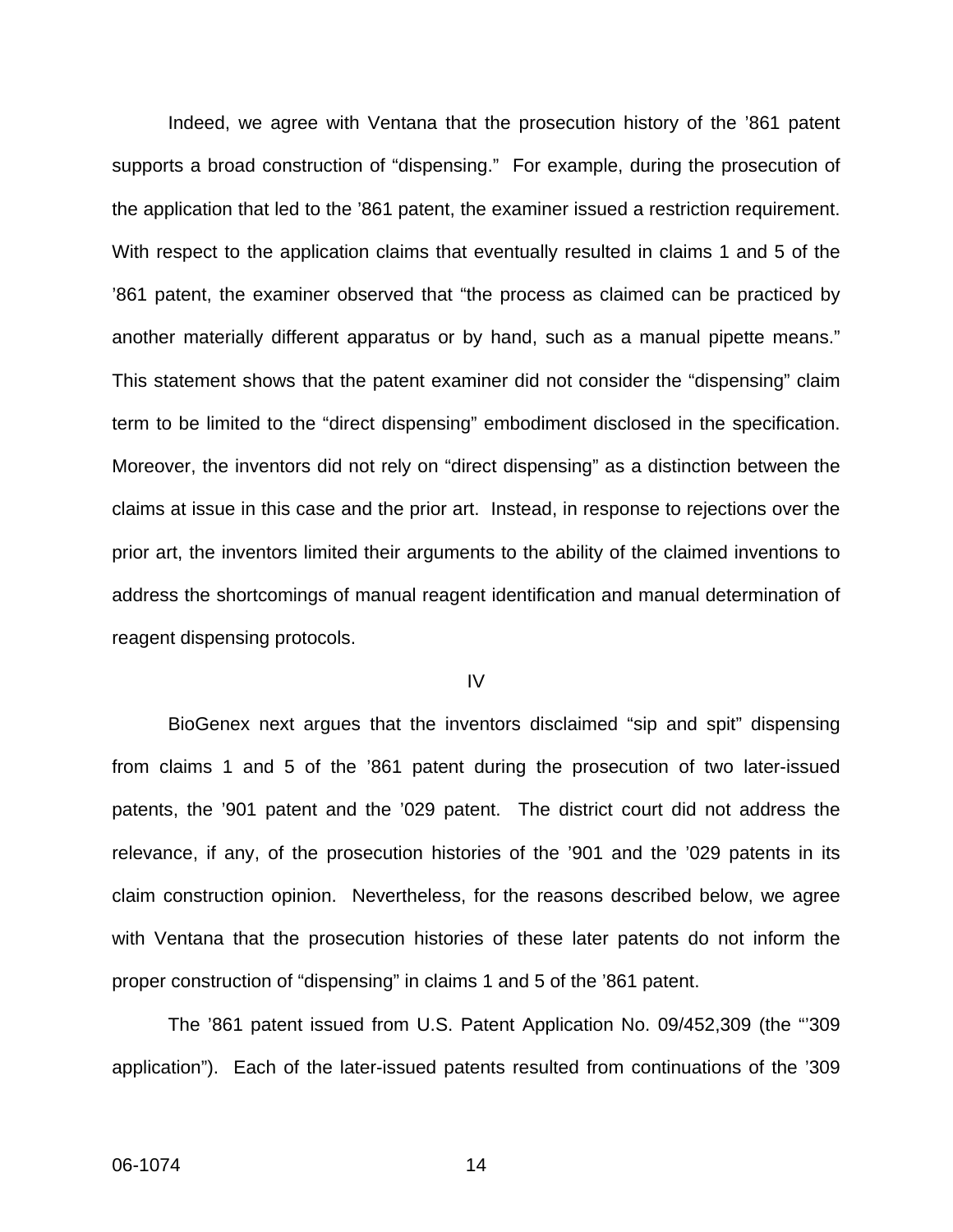application.<sup>3</sup> Independent claim 72 of the '169 application (which issued as claim 1 of

the '901 patent) provided, in part:

72. A biological reaction apparatus for dispensing a selected reagent to a slide containing a sample, said biological reaction apparatus comprising: a reagent carousel having a plurality of reagent container supports thereon;

a homing and indexing device, operatively coupled to the reagent carousel, for identifying the position of each reagent container support with reference to a home position;

[and] a motor engaging the reagent carousel and operatively coupled to said homing and indexing device, for rotating the reagent carousel and positioning a preselected reagent container support in a reagent supply zone, wherein said reagent supply zone is oriented so that reagent in a container in said preselected reagent container support is dispensable to a slide and wherein each of the reagent container supports is arranged to accommodate a reagent container such that it is positioned above a slide when in the reagent supply zone whereby the reagent is dispensable from a lower end of said container onto the slide . . . .

(emphases added).

In responding to a obviousness rejection of application claim 72 and its

corresponding dependent claims, the inventors distinguished a prior art "sip and spit"

reference because it transferred reagents "by pipettes into cuvettes 106 held in sample

analysis carousels 102 that are adjacent to and not below the reagent carousel" as

required by the claims. In distinguishing another prior art reference, the inventors stated

that

the invention of claim 72 et al. includes a sample carousel arranged beneath a reagent carousel [and] the reagent is dispensed onto a slides [sic] position below the reagent carousel. . . .

Locating the carousel including samples containing slides below the reagent carousel is an important feature of the claimed invention because it allows the reagent to be applied directly to the samples on the slides.

<sup>&</sup>lt;sup>3</sup> The '901 patent issued from U.S. Patent Application No. 10/137,169 (the "'169 application"), which was a continuation of a continuation of the '309 application. The '029 patent issued from U.S. Patent Application No. 10/054,535 (the "'535 application"), which was a continuation of the '309 application.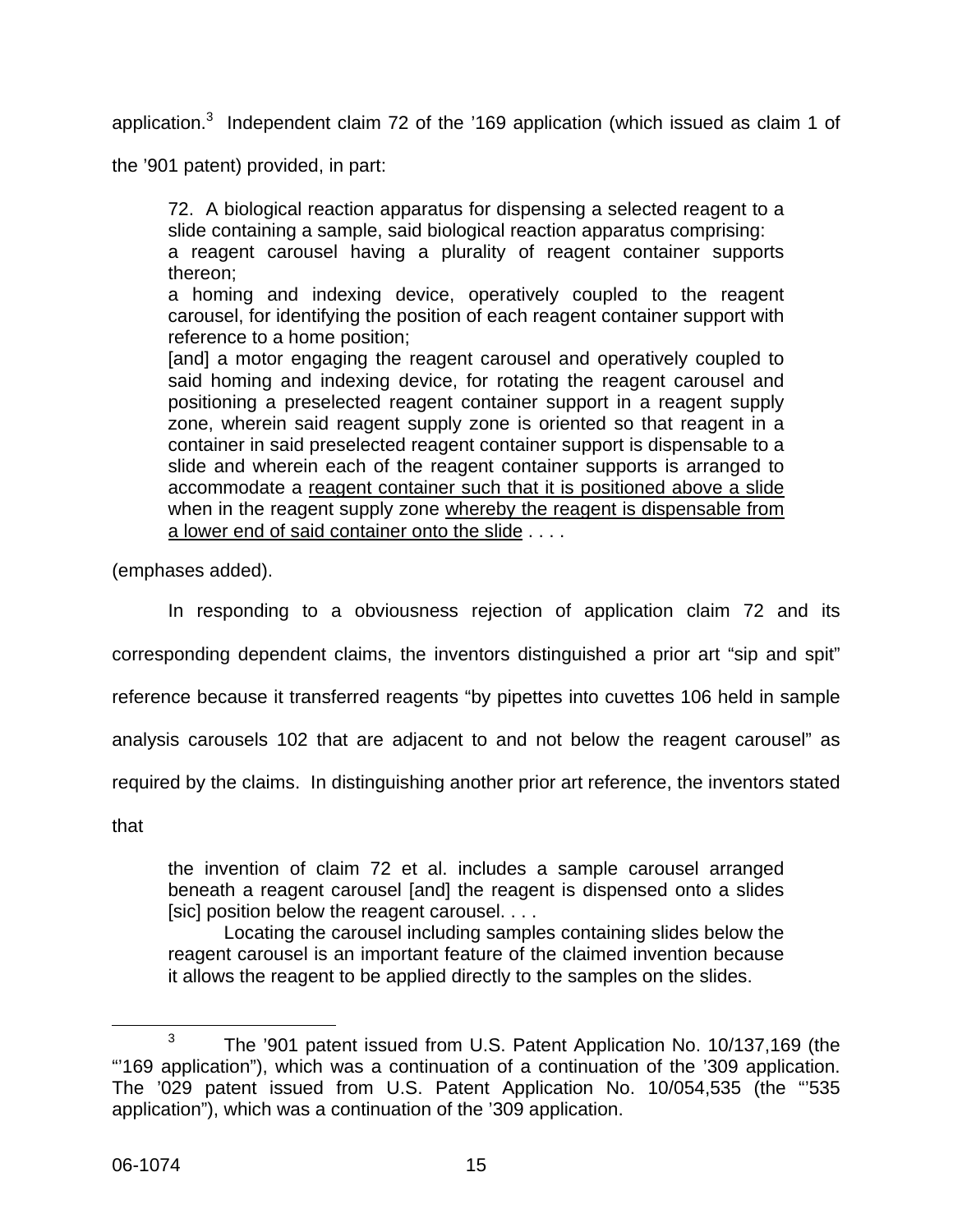BioGenex asserts that these statements amount to a disclaimer of "sip and spit dispensing" that should be applied to the claims of the '861 patent.

We have held that statements made by the inventor during continued prosecution of a related patent application can, in some circumstances, be relevant to claim construction. See Microsoft Corp. v. Multi-Tech Sys., Inc., 357 F.3d 1340, 1349 (Fed. Cir. 2004) (recognizing that "the prosecution history of one patent is relevant to an understanding of the scope of a common term in a second patent stemming from the same parent application"). As with statements made by the inventor during the prosecution of an ancestor application, statements made during the continued prosecution of a sibling application may "inform the meaning of the claim language by demonstrating how the inventor understood the invention." Phillips, 415 F.3d at 1317.

But here, once again, BioGenex points to statements made with respect to claim language that expressly required the reagent to be "dispensable from a lower end of [the] container onto the slide." Because claims 1 and 5 of the '861 patent do not contain this claim language, these statements are not relevant to the construction of "dispensing" in claims 1 and 5 the '861 patent.

Similarly unpersuasive is BioGenex's assertion that the inventors disclaimed "sip and spit" dispensing during prosecution of the '029 patent. Independent claim 92 of the '535 application (which issued as claim 17 of the '029 patent) called for "a method of dispensing reagents onto a slide" where the reagent container and the slide support are moved "relative to one another to position the reagent container over the slide." In response to an obviousness rejection, the inventors distinguished a prior art "sip and spit" device because it positioned the reagent containers adjacent to the receptacles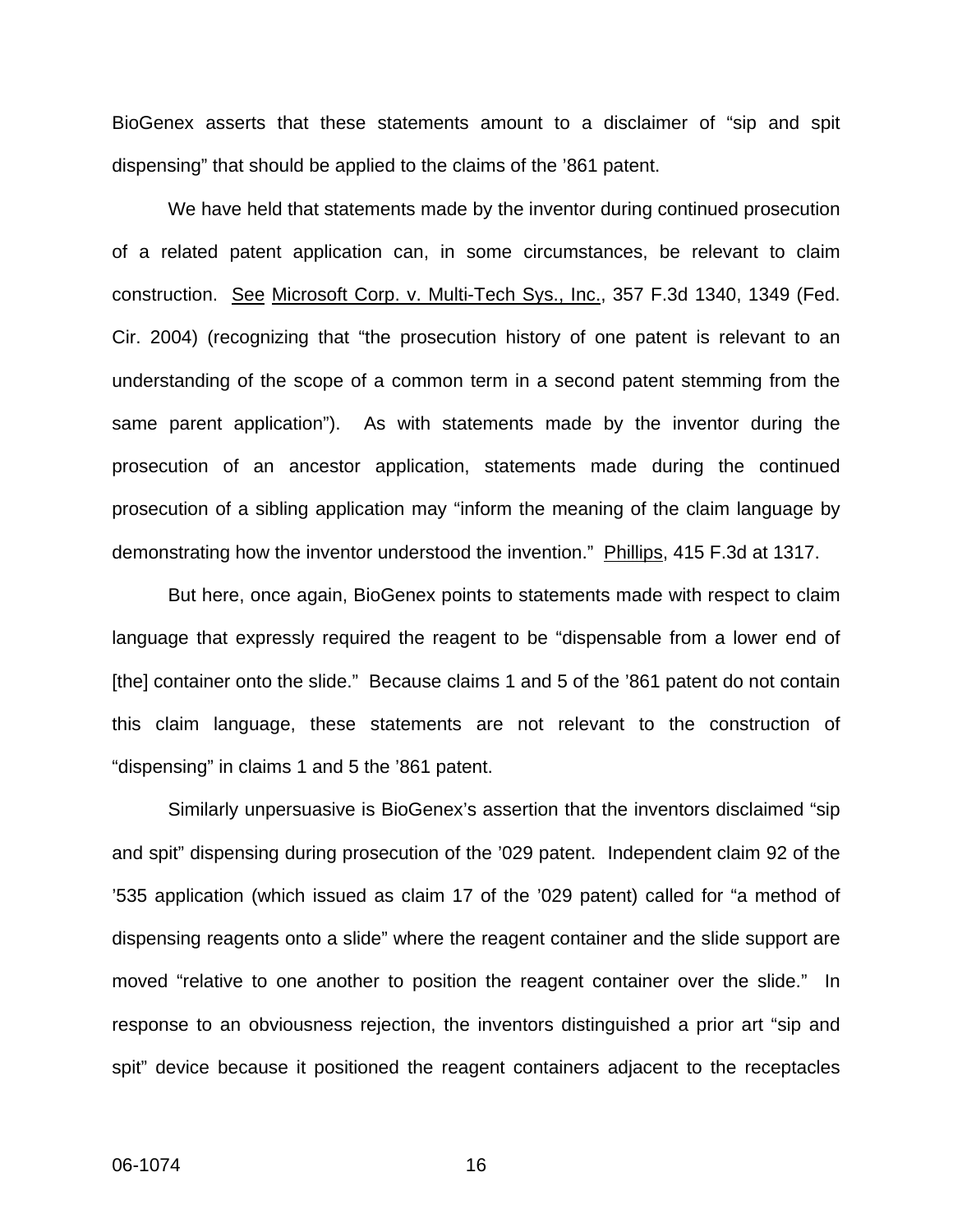into which the reagents were dispensed. Thus, the prior art device did not position the reagent container "over the slide," as required by the claim. Claims 1 and 5 of the '861 patent, however, do not contain this language. Consequently, the statements pointed to by BioGenex are not relevant to the construction of "dispensing" in claims 1 and 5 the  $'861$  patent. $^4$ 

## **CONCLUSION**

Because the district court erred in its construction of "dispensing," we vacate the judgment of noninfringement and remand for further proceedings.

## COSTS

Each party shall bear its own costs.

## VACATED AND REMANDED

<sup>4</sup> BioGenex also points out that the patent examiner issued an obviousnesstype double patenting rejection of all of the claims of the '535 application over the claims of the '861 patent. The inventors responded to the obviousness-type double patenting rejection by filing a terminal disclaimer. BioGenex argues that the filing of the terminal disclaimer represents an admission by the inventors "equating all claims of the '535 application to all claims of the '861 Patent." As a result of the terminal disclaimer, BioGenex argues, any prosecution disclaimer of "sip and spit" dispensing in the '535 application applies to the claims of the '861 patent. We disagree. For one thing, "the filing of a terminal disclaimer simply serves the statutory function of removing the rejection of double patenting, and raises neither presumption nor estoppel on the merits of the rejection." Quad Envtl. Techs. Corp. v. Union Sanitary Dist., 946 F.2d 870, 874 (Fed. Cir. 1991). Moreover, the inventors' filing of a terminal disclaimer does not change the fact that the asserted claims of the '861 patent do not contain the "over the slide" limitation present in claim 92 of the '535 application. As a result, arguments made during prosecution of the '535 application with respect to whether the prior art "sip and spit" devices positioned the reagent container "over the slide" are irrelevant to the construction of "dispensing" in claims 1 and 5 of the '861 patent.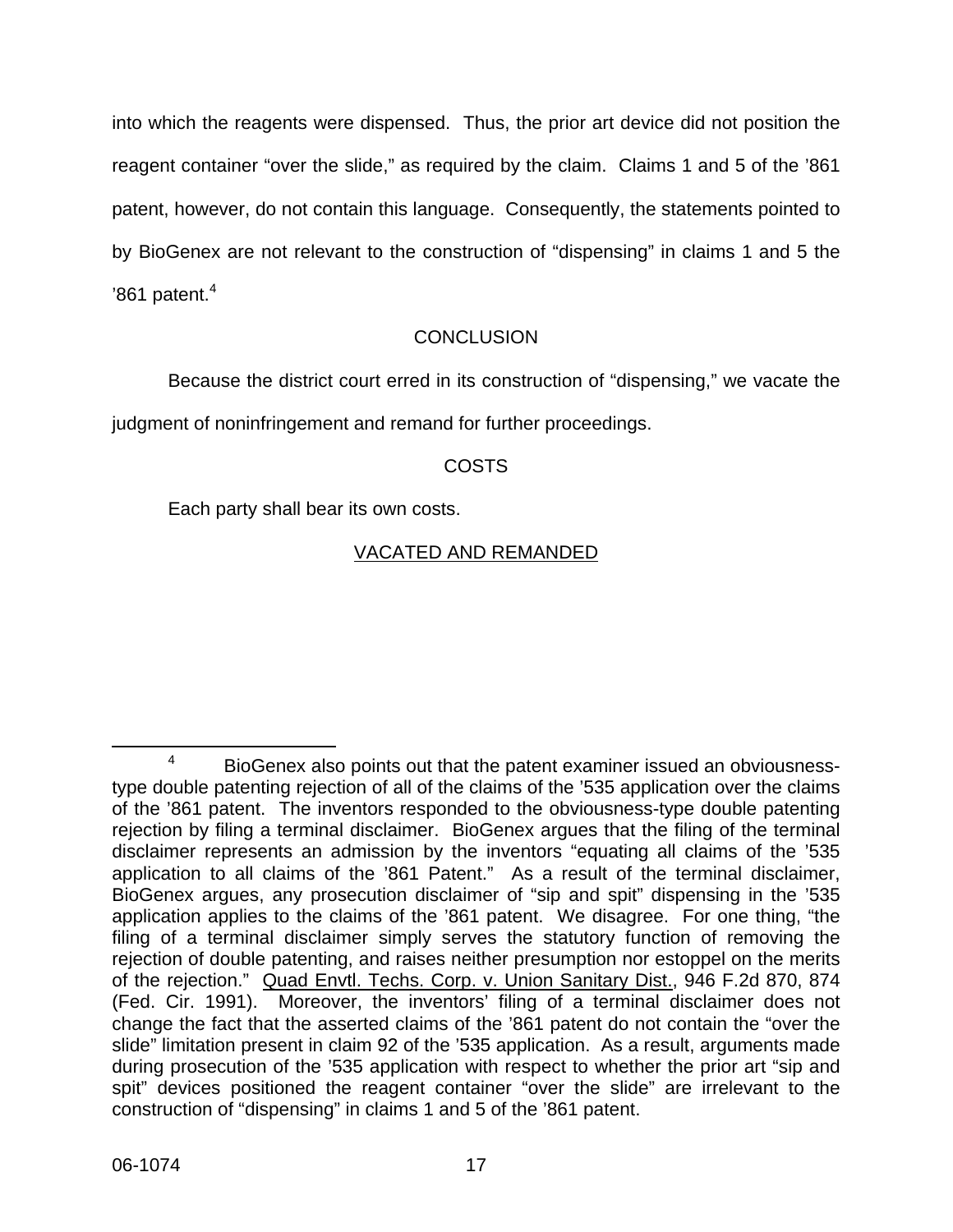## **United States Court of Appeals for the Federal Circuit**

06-1074

#### VENTANA MEDICAL SYSTEMS, INC.,

Plaintiff-Appellant,

v.

#### BIOGENEX LABORATORIES, INC.,

Defendant-Appellee.

LOURIE, Circuit Judge, dissenting.

 I respectfully dissent from the majority's decision to vacate and remand based upon its construction of the term "dispensing." I believe that the district court correctly construed the disputed term in light of the specification and, for that reason, I would affirm.

 "[T]he person of ordinary skill in the art is deemed to read the claim term not only in the context of the particular claim in which the disputed term appears, but in the context of the entire patent, including the specification." Phillips v. AWH Corp., 415 F.3d 1303, 1313 (Fed. Cir. 2005) (en banc). The specification "is always highly relevant to the claim construction analysis. Usually it is dispositive; it is the single best guide to the meaning of a disputed term." Id. at 1315 (quoting Vitronics Corp. v. Conceptronic, Inc., 90 F.3d 1576, 1582 (Fed. Cir. 1996)). When read in the context of the specification, the claim term "dispensing" clearly means "direct dispensing."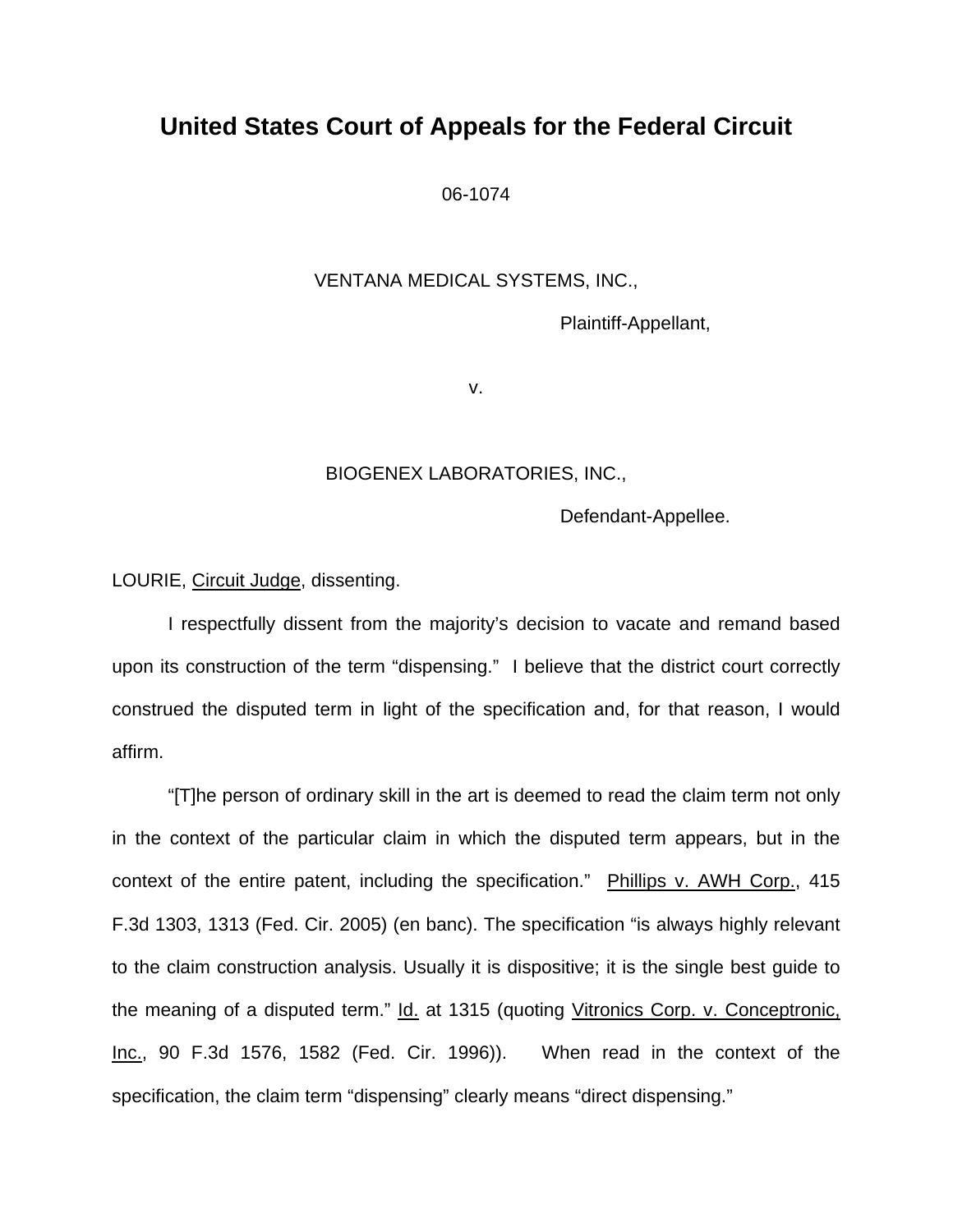The '861 patent is part of a family of six other patents sharing a common specification, although only claim 15 of the '707 patent expressly recites "direct dispensing." Claim 1 of application 07/924,052, which eventually was abandoned, was amended to include the word "direct dispensing" in order to overcome prior art. Claim 1 of the '861 patent is broader and makes no reference to dispensing directly. Nonetheless, the claims must be construed in light of the specification, which is the same for all seven patents and which repeatedly describes dispensing reagent directly from a reagent container onto a slide.

The Summary of the Invention describes "positioning a preselected reagent container support and associated reagent container in a reagent supply zone. The apparatus has a reagent delivery actuator means positioned for engaging a reagent container positioned on a container support in the reagent supply zone and initiating reagent delivery from the reagent container to a slide supported on a slide support in the reagent receiving zone." '861 patent, col. 2, ll. 53-59. The Summary further describes using a "volumetric pump means, and a reagent delivery actuator means positioned for activating the volumetric pump means, thereby effecting delivery of reagent from a reagent container by the volumetric pump to the reagent delivery zone." '861 patent, col. 3, ll. 53-56. Those statements of delivery from a reagent container to a slide describe direct dispensing. They describe the essence of the invention and clearly show that the reagent is dispensed directly from a reagent container positioned in a support onto a slide.

Such statements are repeated throughout the rest of the specification. For example, in the Detailed Description of the Invention, the specification describes that

2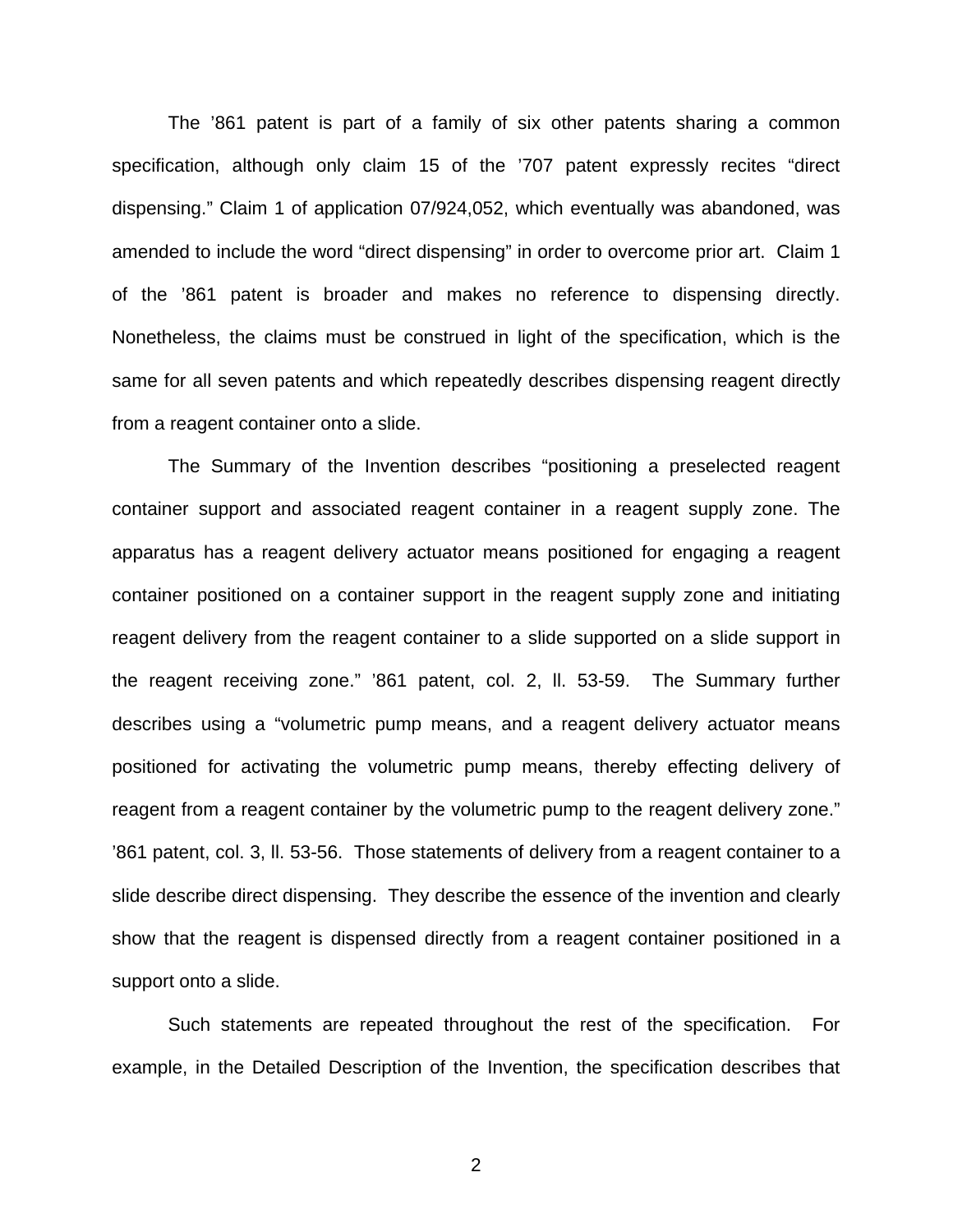"[t]he carousel 10 is rotated by the stepper motor 14 drive belt 16 to a position placing a selected reagent bottle 12 in the reagent delivery position under the air cylinder reagent delivery actuator 18 over a slide to be treated with reagent." '861 patent, col. 6, ll. 54- 57. The specification further indicates that the "reagent delivery actuator 18, supported by support arm 216, contacts reagent bottle 218, directly over slide 214." '861 patent, col. 9, ll. 24-26 (emphasis added). The text accompanying Figure 15 describes the dispensing: "Delivery of pressurized air to the cylinder 18 causes rod 304 and its attached foot 306 to move downward against a reagent container 12 positioned in the reagent delivery zone. Downward movement of reagent container 12 causes emission of a precise volume of reagent liquid 310." '861 patent, col. 11, ll. 40-45. Finally, Figures 1, 2, 3, 4, 11, 15 depict the apparatus that employs direct dispensing. The figures depict reagent containers in a carousel placed directly over a slide to dispense the reagent from the container onto the slide.

Statements describing dispensing reagent directly from a reagent container onto a slide are thus found in the abstract, the summary of the invention, the detailed disclosure of the invention, and the figures. Those statements do not merely describe a preferred embodiment of the invention; they broadly disclose the overall invention of all seven patents. The majority points out that, because the preferred embodiment discloses direct dispensing, we should not limit the claims to only that which is the disclosed embodiment. However, this is not a case of limiting the claims by looking at a preferred embodiment. Direct dispensing is the essence of the invention, and the specification supports that conclusion. The specification, shared by all seven patents, leads to the "inescapable conclusion" that the invention of the '861 patent consists of

3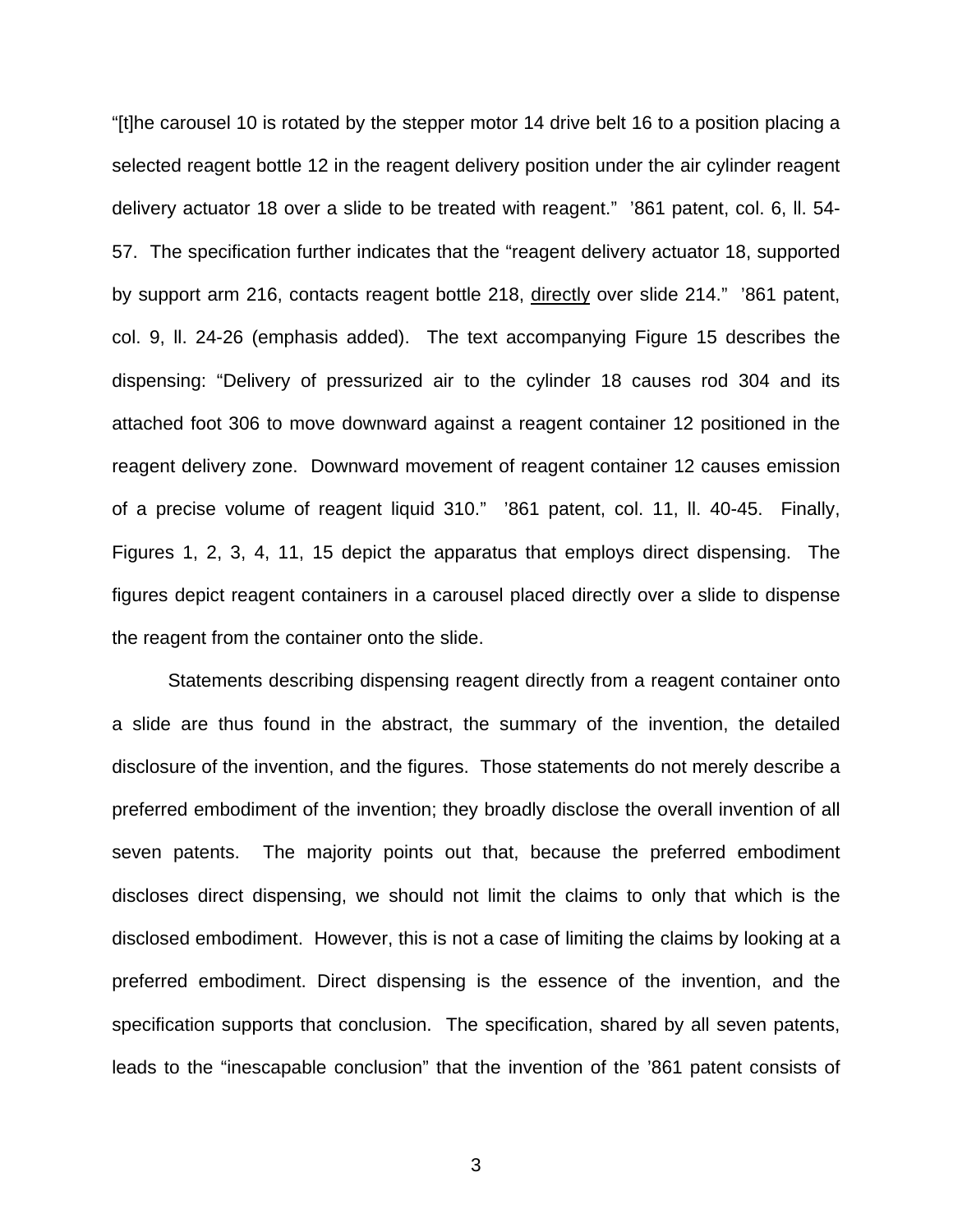"direct dispensing." Microsoft Corp. v. Mult-Tech Sys., Inc., 357 F.3d 1340, 1348 (Fed. Cir. 2004) (citing SciMed Life Sys., Inc. v. Advanced Cardiovascular Sys., Inc., 242 F.3d 1337, 1342 (Fed. Cir. 2001)). Moreover, nowhere does the specification suggest that the invention includes the alternative "sip and spit" dispensing method, involving dispensing reagent from an upright container by means of a pipette. Accordingly, I believe that the district court correctly construed the claims to require "direct dispensing."

An examination of the prosecution history confirms that Ventana viewed its inventions as limited to direct dispensing. In a related grandparent application, in order to overcome an examiner's rejection, Ventana argued that the prior art lacked the "present invention's novel capability to dispense reagent 'directly to a sample'" and that the "apparatus of the present invention" uses a reagent carousel and reagent container supports, "which minimize the time required to apply a given reagent, and the time between the application of multiple reagents, by dispensing reagent 'directly to a sample.'" Ventana further stated: "As can be seen in the Figures, the reagent carousel is positioned above the samples and the reagent containers are oriented within the carousel with their outlet nozzles pointing down such that they are ready to dispense reagent directly to the sample below." Those statements made in the prosecution of the related patent application, having the same specification, reflect that Ventana understood its own invention to be limited to direct dispensing. We cannot construe the claims to cover subject matter broader than that which the patentee described in its specification, regarded as comprising its invention, and represented to the Patent and Trademark Office.

4